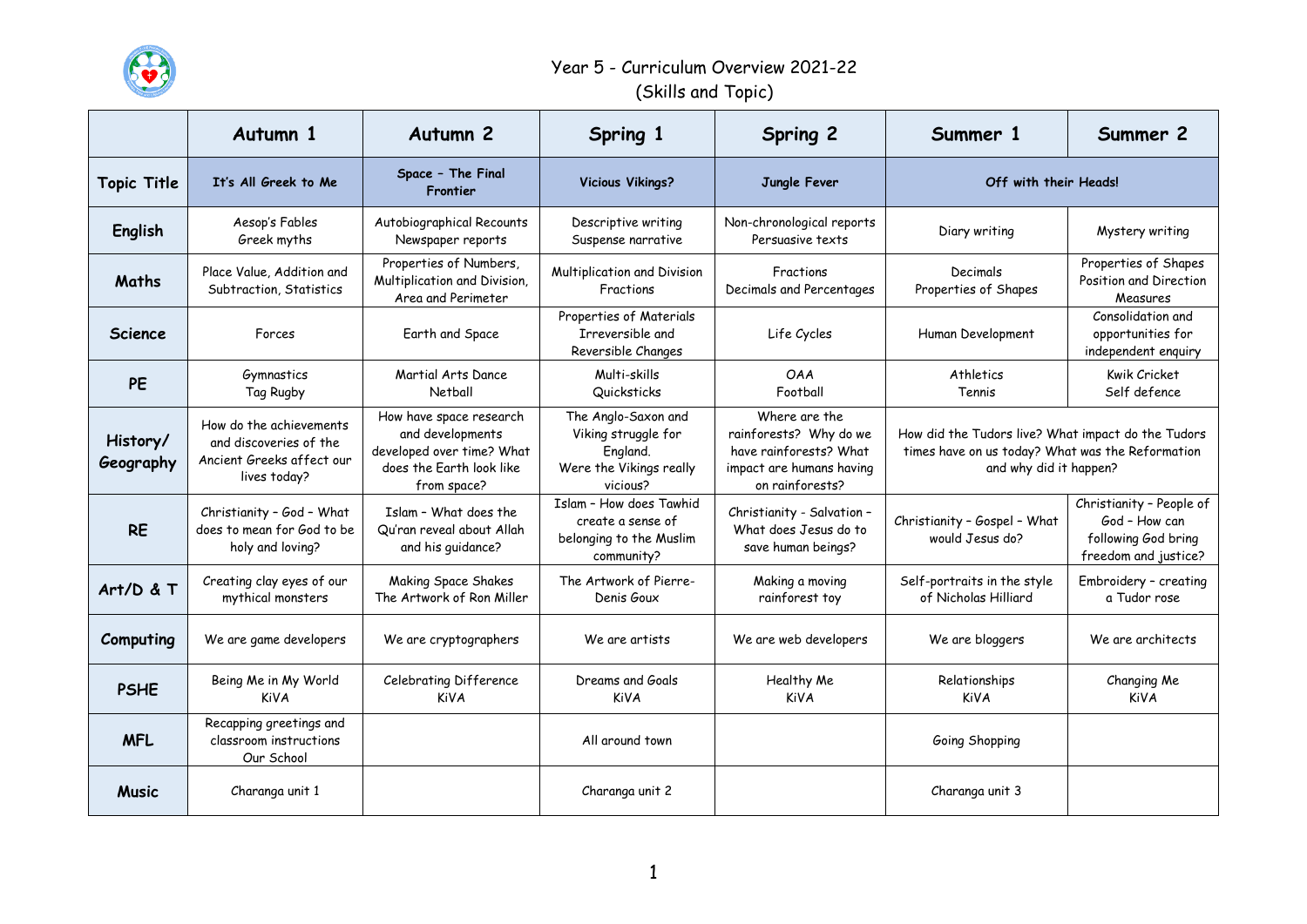

|         | <b>Autumn Term</b>                                                                            | <b>Spring Term</b>                                                                             | <b>Summer Term</b>                                                                               |
|---------|-----------------------------------------------------------------------------------------------|------------------------------------------------------------------------------------------------|--------------------------------------------------------------------------------------------------|
|         | It's all Greek to Me                                                                          | <b>Vicious Vikings</b>                                                                         | Off with their heads!                                                                            |
|         | Space - The Final Frontier                                                                    | Jungle Fever                                                                                   |                                                                                                  |
| English | Greek myths and Aesop's fables:                                                               | Viking Boy by Tony Bradman - historical                                                        | Diary writing                                                                                    |
|         | Writing unit based on The Ant and the                                                         | fiction                                                                                        | My Tudor Queen: The Diary of Eva de                                                              |
|         | Dove.                                                                                         | Writing based on the book: description,                                                        | Puebla; Anne Boleyn and me: The Diary                                                            |
|         | Greek myths - Writing unit based on                                                           | suspense writing.<br>Writing objectives: Select vocabulary more                                | of Elinor Valjean - letter writing, diary                                                        |
|         | Theseus and the Minotaur.                                                                     | precisely, especially more sophisticated                                                       | entry from a different character.<br>Writing objectives: Select vocabulary more                  |
|         | Class reader - Mission to Marathon<br>Writing objectives: Write narratives with a             | synonyms; Some use of fronted adverbials to                                                    | precisely, especially more sophisticated                                                         |
|         | well-structured plot to engage the reader;                                                    | add interest, followed by a comma; Use of                                                      | synonyms; Some use of fronted adverbials to                                                      |
|         | Select vocabulary more precisely, especially                                                  | punctuation for direct speech is accurate,                                                     | add interest, followed by a comma; Use of                                                        |
|         | more sophisticated synonyms; Some use of                                                      | including commas; Vary sentence starters                                                       | punctuation for direct speech is accurate,                                                       |
|         | fronted adverbials to add interest, followed                                                  | considering the placement of subordinating<br>clauses; Write effectively for a range of        | including commas; Vary sentence starters<br>considering the placement of subordinating           |
|         | by a comma; Use of punctuation for direct<br>speech is accurate, including commas; Vary       | purposes and audiences, selecting language that                                                | clauses; Write effectively for a range of                                                        |
|         | sentence starters considering the placement                                                   | shows good awareness of the reader (eg first                                                   | purposes and audiences, selecting language                                                       |
|         | of subordinating clauses; Write effectively                                                   | person in a diary, direct address in instructions                                              | that shows good awareness of the reader;                                                         |
|         | for a range of purposes and audiences,                                                        | or persuasion); Some correct use of commas for                                                 | Some correct use of commas for clauses and                                                       |
|         | selecting language that shows good awareness                                                  | clauses and for some parenthesis, including<br>commas, brackets and dashes; Use a range of     | for some parenthesis, including commas,<br>brackets and dashes; Use a range of devices           |
|         | of the reader; Some correct use of commas<br>for clauses and for some parenthesis,            | devices to build cohesion within and across                                                    | to build cohesion within and across paragraphs;                                                  |
|         | including commas, brackets and dashes; Use a                                                  | paragraphs; Use verb tenses consistently and                                                   | Use verb tenses consistently and correctly                                                       |
|         | range of devices to build cohesion within and                                                 | correctly throughout their writing; (GD) - In                                                  | throughout their writing; (GD) - In narratives,                                                  |
|         | across paragraphs; Use verb tenses                                                            | narratives, describe settings, characters and                                                  | describe settings, characters and atmosphere;                                                    |
|         | consistently and correctly throughout their                                                   | atmosphere; Integrate dialogue in narratives to<br>convey character and advance action; Select | Integrate dialogue in narratives to convey<br>character and advance action; Select               |
|         | writing; (GD) - In narratives, describe<br>settings, characters and atmosphere;               | vocabulary and grammatical structures that                                                     | vocabulary and grammatical structures that                                                       |
|         | Integrate dialogue in narratives to convey                                                    | reflect what the writing requires, doing this                                                  | reflect what the writing requires, doing this                                                    |
|         | character and advance action; Select                                                          | mostly appropriately; Use the range of                                                         | mostly appropriately; Use the range of                                                           |
|         | vocabulary and grammatical structures that                                                    | punctuation taught at key stage 2 mostly<br>correctly; Spell correctly most words from the     | punctuation taught at key stage 2 mostly                                                         |
|         | reflect what the writing requires, doing this                                                 | Year 5/6 spelling list and use a dictionary to                                                 | correctly; Spell correctly most words from the<br>Year 5/6 spelling list and use a dictionary to |
|         | mostly appropriately; Use the range of<br>punctuation taught at key stage 2 mostly            | check the spelling of uncommon or more                                                         | check the spelling of uncommon or more                                                           |
|         | correctly; Use a dictionary to check the                                                      | ambitious vocabulary.                                                                          | ambitious vocabulary.                                                                            |
|         | spelling of uncommon or more ambitious                                                        | Reading objectives: Draw inferences such as                                                    | Reading objectives: Draw inferences such as                                                      |
|         | vocabulary; Maintain legibility in joined                                                     | inferring characters' feelings, thoughts and<br>motives from their actions, and justify        | inferring characters' feelings, thoughts and                                                     |
|         | handwriting when writing at speed.                                                            | inferences with relevant evidence; Predict, with                                               | motives from their actions, and justify<br>inferences with relevant evidence; Predict,           |
|         | Reading objectives: Identify how language,<br>structure and presentation contribute to        | accuracy, what might happen from details                                                       | with accuracy, what might happen from details                                                    |
|         | meaning, of a range of genres; Start to                                                       | stated and implied; Identify how language,                                                     | stated and implied; Summarise main ideas,                                                        |
|         | evaluate how authors use language, including                                                  | structure and presentation contribute to                                                       | identifying key details and using quotations for                                                 |
|         | figurative language, considering the impact on                                                | meaning, of a range of genres; Summarise main<br>ideas, identifying key details and using      | illustration; Make comparisons within and<br>across texts; Work out the meaning of               |
|         | the reader; Make comparisons within and                                                       | quotations for illustration; Start to evaluate                                                 | unfamiliar words from the context or using                                                       |
|         | across texts; Work out the meaning of<br>unfamiliar words from the context or using           | how authors use language, including figurative                                                 | background knowledge; (GD) - Show awareness                                                      |
|         | background knowledge; (GD) - Show                                                             | language, considering the impact on the reader;                                                | of the author's purpose or view point; Extract                                                   |
|         | awareness of the author's purpose or view                                                     | Make comparisons within and across texts;                                                      | themes and conventions in and across a wide                                                      |
|         | point; Extract themes and conventions in and                                                  | Work out the meaning of unfamiliar words from<br>the context or using background knowledge;    | range of writing; Participate in discussions<br>about books that are read to them and those      |
|         | across a wide range of writing.                                                               | (GD) - Show awareness of the author's purpose                                                  | they can read for themselves, building on their                                                  |
|         | Remembrance - November                                                                        | or view point; Extract themes and conventions                                                  | own and others' ideas and challenging views                                                      |
|         | Poetry of the First World War                                                                 | in and across a wide range of writing;                                                         | courteously; Start to explain and discuss their                                                  |
|         | This Boy's War                                                                                | Participate in discussions about books that are                                                | understanding of what they have read; Ask                                                        |
|         | Writing objectives: Select vocabulary more                                                    | read to them and those they can read for<br>themselves, building on their own and others'      | questions to improve their understanding of                                                      |
|         | precisely, especially more sophisticated                                                      | ideas and challenging views courteously.                                                       | more complex texts.                                                                              |
|         | synonyms; Write effectively for a range of                                                    |                                                                                                | Mystery fiction                                                                                  |
|         | purposes and audiences, selecting language<br>that shows good awareness of the reader;        | Skype Interview with Tony Bradman.                                                             | Spy Master mystery - mystery fiction                                                             |
|         | Some correct use of commas for clauses and                                                    |                                                                                                | Writing objectives: Write narratives with a                                                      |
|         | for some parenthesis, including commas,                                                       | Rainforest                                                                                     | well-structured plot to engage the reader;                                                       |
|         | brackets and dashes; Use a range of devices                                                   | Non-chronological reports.<br>The Explorer by Katherine Rundell.                               | Select vocabulary more precisely, especially                                                     |
|         | to build cohesion within and across                                                           | Persuasive texts - Holiday brochures                                                           | more sophisticated synonyms; Some use of<br>fronted adverbials to add interest, followed         |
|         | paragraphs; Use verb tenses consistently and<br>correctly throughout their writing; (GD) - In | promoting Brazil, posters, persuasive                                                          | by a comma; Use of punctuation for direct                                                        |
|         | narratives, describe settings, characters and                                                 | letters to businesses about palm oil.                                                          | speech is accurate, including commas; Vary                                                       |
|         | atmosphere; Use a dictionary to check the                                                     |                                                                                                | sentence starters considering the placement                                                      |
|         |                                                                                               |                                                                                                |                                                                                                  |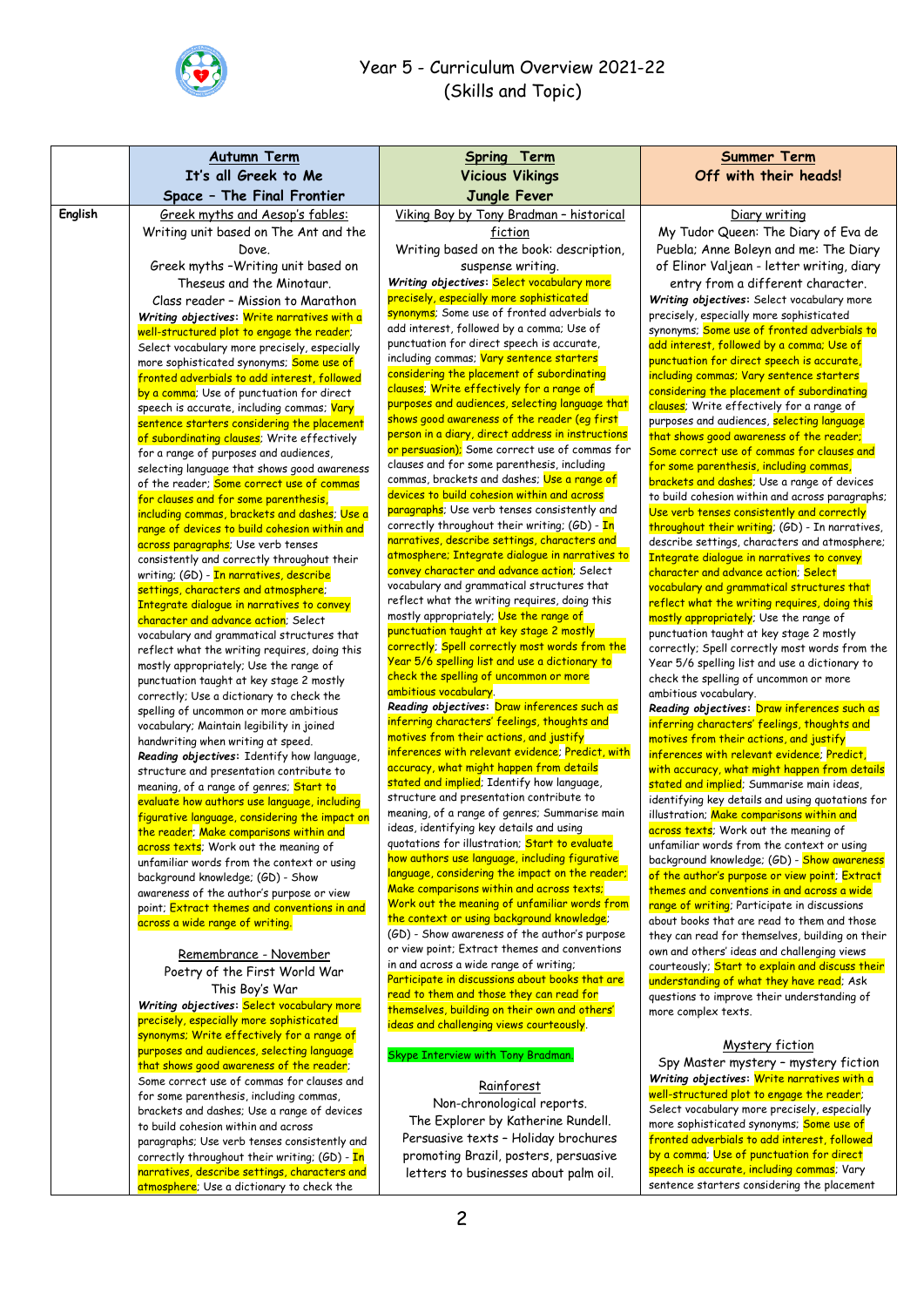

| <b>Autumn Term</b><br>It's all Greek to Me                                                             | <b>Spring Term</b>                                                                                | <b>Summer Term</b>                                                                               |
|--------------------------------------------------------------------------------------------------------|---------------------------------------------------------------------------------------------------|--------------------------------------------------------------------------------------------------|
| Space - The Final Frontier                                                                             | <b>Vicious Vikings</b><br>Jungle Fever                                                            | Off with their heads!                                                                            |
| spelling of uncommon or more ambitious                                                                 | Writing objectives: Select vocabulary more                                                        | of subordinating clauses; Write effectively                                                      |
| vocabulary; Maintain legibility in joined                                                              | precisely, especially more sophisticated                                                          | for a range of purposes and audiences,                                                           |
| handwriting when writing at speed.                                                                     | synonyms; Some use of fronted adverbials to                                                       | selecting language that shows good awareness                                                     |
| Reading objectives: Draw inferences such as                                                            | add interest, followed by a comma; Vary                                                           | of the reader; Some correct use of commas                                                        |
| inferring characters' feelings, thoughts and                                                           | sentence starters considering the placement of                                                    | for clauses and for some parenthesis, including                                                  |
| motives from their actions, and justify<br>inferences with relevant evidence; Predict,                 | subordinating clauses; Write effectively for a<br>range of purposes and audiences, selecting      | commas, brackets and dashes; Use a range of<br>devices to build cohesion within and across       |
| with accuracy, what might happen from                                                                  | language that shows good awareness of the                                                         | paragraphs; Use verb tenses consistently and                                                     |
| details stated and implied; Summarise main                                                             | reader; Some correct use of commas for                                                            | correctly throughout their writing; (GD) - In                                                    |
| ideas, identifying key details and using                                                               | clauses and for some parenthesis, including                                                       | narratives, describe settings, characters and                                                    |
| quotations for illustration; Make comparisons                                                          | commas, brackets and dashes; Use a range of                                                       | atmosphere; Integrate dialogue in narratives                                                     |
| within and across texts; Work out the<br>meaning of unfamiliar words from the                          | devices to build cohesion within and across<br>paragraphs; (GD) - Select vocabulary and           | to convey character and advance action; Use<br>the range of punctuation taught at key stage 2    |
| context or using background knowledge; (GD)                                                            | grammatical structures that reflect what the                                                      | mostly correctly; Spell correctly most words                                                     |
| - Show awareness of the author's purpose or                                                            | writing requires, doing this mostly                                                               | from the Year 5/6 spelling list and use a                                                        |
| view point; Extract themes and conventions in                                                          | appropriately: Use the range of punctuation                                                       | dictionary to check the spelling of uncommon                                                     |
| and across a wide range of writing;                                                                    | taught at key stage 2 mostly correctly; Spell                                                     | or more ambitious vocabulary.                                                                    |
| Participate in discussions about books that                                                            | correctly most words from the Year 5/6                                                            | Reading objectives: Draw inferences such as                                                      |
| are read to them and those they can read for<br>themselves, building on their own and others'          | spelling list and use a dictionary to check the<br>spelling of uncommon or more ambitious         | inferring characters' feelings, thoughts and<br>motives from their actions, and justify          |
| ideas and challenging views courteously; Start                                                         | vocabulary; Maintain legibility in joined                                                         | inferences with relevant evidence; Predict,                                                      |
| to explain and discuss their understanding of                                                          | handwriting when writing at speed.                                                                | with accuracy, what might happen from details                                                    |
| what they have read; Ask questions to                                                                  | Reading objectives: Retrieve relevant                                                             | stated and implied; Identify how language,                                                       |
| improve their understanding of more complex                                                            | information from non-fiction with increasing                                                      | structure and presentation contribute to                                                         |
| texts.                                                                                                 | confidence; Identify how language, structure                                                      | meaning, of a range of genre; Start to evaluate                                                  |
| Skyping Major Nick Barrett (in Afghanistan)<br><b>Skyping Staff Sgt Nick Braxton</b>                   | and presentation contribute to meaning, of a<br>range of genres; Summarise main ideas,            | how authors use language, including figurative<br>language, considering the impact on the        |
|                                                                                                        | identifying key details and using quotations for                                                  | reader; Work out the meaning of unfamiliar                                                       |
|                                                                                                        | illustration; Start to evaluate how writers use                                                   | words from the context or using background                                                       |
| Space                                                                                                  | language, including figurative language,                                                          | knowledge; (GD) - Show awareness of the                                                          |
| Seize the Moment by Helen Sharman -                                                                    | considering the impact on the reader; Make                                                        | author's purpose or view point; Extract themes                                                   |
| autobiographical recounts. Children to                                                                 | comparisons within and across texts; Work out                                                     | and conventions in and across a wide range of                                                    |
| train as astronauts and then write                                                                     | the meaning of unfamiliar words from the<br>context or using background knowledge; (GD) -         | writing; Participate in discussions about books<br>that are read to them and those they can read |
| about their experiences.                                                                               | Show awareness of the author's purpose or view                                                    | for themselves, building on their own and                                                        |
| Lunar landings - newspaper reports                                                                     | point; Extract themes and conventions in and                                                      | others' ideas and challenging views                                                              |
| Writing objectives: Select vocabulary more                                                             | across a wide range of writing; Summarise the                                                     | courteously; Ask questions to improve their                                                      |
| precisely, especially more sophisticated                                                               | main ideas drawn from more than one                                                               | understanding of more complex texts.                                                             |
| synonyms <mark>; Some use of fronted adverbials to</mark><br>add interest, followed by a comma; Use of | paragraph, identifying key details that support<br>the main ideas; Distinguish between statements |                                                                                                  |
| punctuation for direct speech is accurate,                                                             | of fact and opinion and retrieve, record and                                                      |                                                                                                  |
| including commas; Vary sentence starters                                                               | present information from non-fiction; Start to                                                    |                                                                                                  |
| considering the placement of subordinating                                                             | explain and discuss their understanding of what                                                   |                                                                                                  |
| clauses; Write effectively for a range of                                                              | they have read, including through formal                                                          |                                                                                                  |
| purposes and audiences, selecting language<br>that shows good awareness of the reader;                 | presentations and debates, maintaining a focus<br>on the topic and using notes where necessary    |                                                                                                  |
| Some correct use of commas for clauses and                                                             | and provide reasoned justifications for their                                                     |                                                                                                  |
| for some parenthesis, including commas,                                                                | views; Ask questions to improve their                                                             |                                                                                                  |
| brackets and dashes; Use a range of devices                                                            | understanding of more complex texts.                                                              |                                                                                                  |
| to build cohesion within and across                                                                    | Visit from Greenpeace Speaker.                                                                    |                                                                                                  |
| paragraphs; Use verb tenses consistently and<br>correctly throughout their writing; (GD) -             |                                                                                                   |                                                                                                  |
| Integrate dialogue in narratives to convey                                                             |                                                                                                   |                                                                                                  |
| character and advance action; Select                                                                   |                                                                                                   |                                                                                                  |
| vocabulary and grammatical structures that                                                             |                                                                                                   |                                                                                                  |
| reflect what the writing requires, doing this                                                          |                                                                                                   |                                                                                                  |
| mostly appropriately; Use the range of                                                                 |                                                                                                   |                                                                                                  |
| punctuation taught at key stage 2 mostly<br>correctly.                                                 |                                                                                                   |                                                                                                  |
| Reading objectives: Draw inferences such as                                                            |                                                                                                   |                                                                                                  |
| inferring characters' feelings, thoughts and                                                           |                                                                                                   |                                                                                                  |
| motives from their actions, and justify                                                                |                                                                                                   |                                                                                                  |
| inferences with relevant evidence; Retrieve                                                            |                                                                                                   |                                                                                                  |
| relevant information from non-fiction with                                                             |                                                                                                   |                                                                                                  |
| increasing confidence; Identify how language,<br>structure and presentation contribute to              |                                                                                                   |                                                                                                  |
|                                                                                                        |                                                                                                   |                                                                                                  |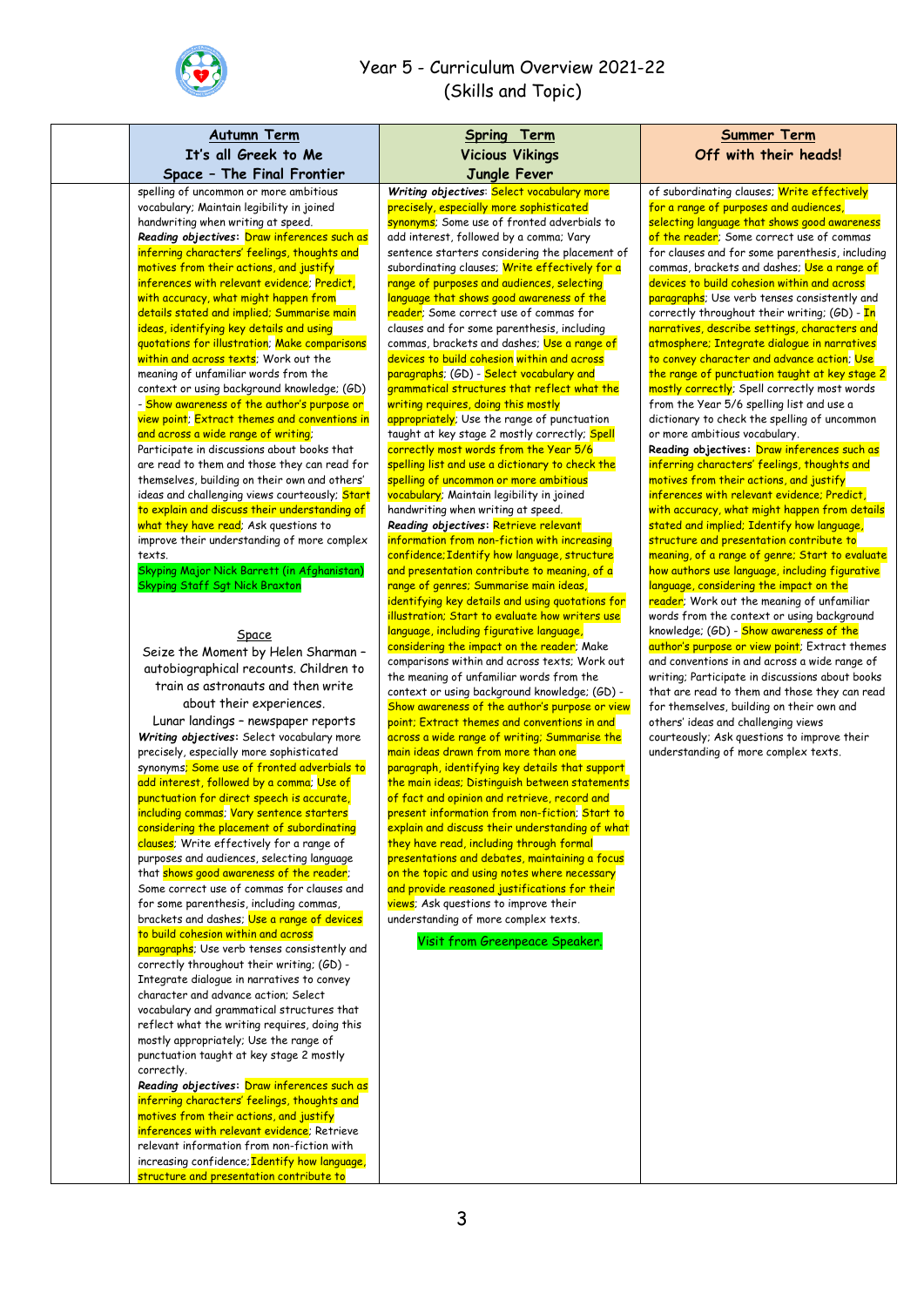

|       | <b>Autumn Term</b>                                                                                                                                                                                                                                                                                                                                                                                                                                                                                                                                                                                                                                                                                                                                                                                                                                                                                                                                                                                                                                                                                                                                                                                                                                                                                                                                                                                                                                                                                                                  | <b>Spring Term</b>                                                                                                                                                                                                                                                                                                                                                                                                                                                                                                                                                                                                                                                                                                                                                                                                                                                                                                                                                                                                                                                                                                                                                                                                                                                                                                                                                                                                                                                                                                                                                                                                                                                                                     | <b>Summer Term</b>                                                                                                                                                                                                                                                                                                                                                                                                                                                                                                                                                                                                                                                                                                                                                                                                                                                                                                                                                                                                                                                                                                                                                                                                                                                                                                                                                                                                                                                                                                                                                                                                                    |
|-------|-------------------------------------------------------------------------------------------------------------------------------------------------------------------------------------------------------------------------------------------------------------------------------------------------------------------------------------------------------------------------------------------------------------------------------------------------------------------------------------------------------------------------------------------------------------------------------------------------------------------------------------------------------------------------------------------------------------------------------------------------------------------------------------------------------------------------------------------------------------------------------------------------------------------------------------------------------------------------------------------------------------------------------------------------------------------------------------------------------------------------------------------------------------------------------------------------------------------------------------------------------------------------------------------------------------------------------------------------------------------------------------------------------------------------------------------------------------------------------------------------------------------------------------|--------------------------------------------------------------------------------------------------------------------------------------------------------------------------------------------------------------------------------------------------------------------------------------------------------------------------------------------------------------------------------------------------------------------------------------------------------------------------------------------------------------------------------------------------------------------------------------------------------------------------------------------------------------------------------------------------------------------------------------------------------------------------------------------------------------------------------------------------------------------------------------------------------------------------------------------------------------------------------------------------------------------------------------------------------------------------------------------------------------------------------------------------------------------------------------------------------------------------------------------------------------------------------------------------------------------------------------------------------------------------------------------------------------------------------------------------------------------------------------------------------------------------------------------------------------------------------------------------------------------------------------------------------------------------------------------------------|---------------------------------------------------------------------------------------------------------------------------------------------------------------------------------------------------------------------------------------------------------------------------------------------------------------------------------------------------------------------------------------------------------------------------------------------------------------------------------------------------------------------------------------------------------------------------------------------------------------------------------------------------------------------------------------------------------------------------------------------------------------------------------------------------------------------------------------------------------------------------------------------------------------------------------------------------------------------------------------------------------------------------------------------------------------------------------------------------------------------------------------------------------------------------------------------------------------------------------------------------------------------------------------------------------------------------------------------------------------------------------------------------------------------------------------------------------------------------------------------------------------------------------------------------------------------------------------------------------------------------------------|
|       | It's all Greek to Me                                                                                                                                                                                                                                                                                                                                                                                                                                                                                                                                                                                                                                                                                                                                                                                                                                                                                                                                                                                                                                                                                                                                                                                                                                                                                                                                                                                                                                                                                                                | <b>Vicious Vikings</b>                                                                                                                                                                                                                                                                                                                                                                                                                                                                                                                                                                                                                                                                                                                                                                                                                                                                                                                                                                                                                                                                                                                                                                                                                                                                                                                                                                                                                                                                                                                                                                                                                                                                                 | Off with their heads!                                                                                                                                                                                                                                                                                                                                                                                                                                                                                                                                                                                                                                                                                                                                                                                                                                                                                                                                                                                                                                                                                                                                                                                                                                                                                                                                                                                                                                                                                                                                                                                                                 |
|       | Space - The Final Frontier                                                                                                                                                                                                                                                                                                                                                                                                                                                                                                                                                                                                                                                                                                                                                                                                                                                                                                                                                                                                                                                                                                                                                                                                                                                                                                                                                                                                                                                                                                          | Jungle Fever                                                                                                                                                                                                                                                                                                                                                                                                                                                                                                                                                                                                                                                                                                                                                                                                                                                                                                                                                                                                                                                                                                                                                                                                                                                                                                                                                                                                                                                                                                                                                                                                                                                                                           |                                                                                                                                                                                                                                                                                                                                                                                                                                                                                                                                                                                                                                                                                                                                                                                                                                                                                                                                                                                                                                                                                                                                                                                                                                                                                                                                                                                                                                                                                                                                                                                                                                       |
|       | meaning, of a range of genres; Summarise<br>main ideas, identifying key details and using<br>quotations for illustration; Start to evaluate<br>how authors use language, including figurative<br>language, considering the impact on the<br>reader; Make comparisons within and across<br>texts; (GD) - Show awareness of the author's<br>purpose or view point; Summarise the main<br>ideas drawn from more than one paragraph,<br>identifying key details that support the main<br>ideas; Distinguish between statements of<br>fact and opinion and retrieve, record and<br>present information from non-fiction.                                                                                                                                                                                                                                                                                                                                                                                                                                                                                                                                                                                                                                                                                                                                                                                                                                                                                                                 |                                                                                                                                                                                                                                                                                                                                                                                                                                                                                                                                                                                                                                                                                                                                                                                                                                                                                                                                                                                                                                                                                                                                                                                                                                                                                                                                                                                                                                                                                                                                                                                                                                                                                                        |                                                                                                                                                                                                                                                                                                                                                                                                                                                                                                                                                                                                                                                                                                                                                                                                                                                                                                                                                                                                                                                                                                                                                                                                                                                                                                                                                                                                                                                                                                                                                                                                                                       |
| Maths | Number - place value                                                                                                                                                                                                                                                                                                                                                                                                                                                                                                                                                                                                                                                                                                                                                                                                                                                                                                                                                                                                                                                                                                                                                                                                                                                                                                                                                                                                                                                                                                                | Number - multiplication and division                                                                                                                                                                                                                                                                                                                                                                                                                                                                                                                                                                                                                                                                                                                                                                                                                                                                                                                                                                                                                                                                                                                                                                                                                                                                                                                                                                                                                                                                                                                                                                                                                                                                   | Number - decimals                                                                                                                                                                                                                                                                                                                                                                                                                                                                                                                                                                                                                                                                                                                                                                                                                                                                                                                                                                                                                                                                                                                                                                                                                                                                                                                                                                                                                                                                                                                                                                                                                     |
|       | read, write, order and compare numbers<br>to at least 1 000 000 and determine the<br>value of each digit<br>count forwards or backwards in steps<br>of powers of 10 for any given number up<br>to 1 000 000<br>interpret negative numbers in context,<br>count forwards and backwards with<br>positive and negative whole numbers,<br>including through zero<br>round any number up to 1 000 000 to<br>the nearest 10, 100, 1000, 10 000 and<br>100 000<br>solve number problems and practical<br>problems that involve all of the above<br>read Roman numerals to 1000 (M) and<br>recognise years written in Roman<br>numerals.<br>Number - addition and subtraction<br>add and subtract whole numbers with<br>more than 4 digits, including using<br>formal written methods (columnar<br>addition and subtraction)<br>add and subtract numbers mentally with<br>increasingly large numbers<br>use rounding to check answers to<br>calculations and determine, in the<br>context of a problem, levels of accuracy<br>solve addition and subtraction multi-<br>step problems in contexts, deciding<br>which operations and methods to use<br>and why.<br><b>Statistics</b><br>solve comparison, sum and difference<br>problems using information presented in<br>a line graph<br>complete, read and interpret<br>information in tables, including<br>timetables.<br>Number - multiplication and division<br>identify multiples and factors, including<br>finding all factor pairs of a number, and<br>common factors of two numbers | multiply numbers up to 4 digits by a one-<br>or two-digit number using a formal<br>written method, including long<br>multiplication for two-digit numbers<br>multiply and divide numbers mentally<br>drawing upon known facts<br>divide numbers up to 4 digits by a one-<br>digit number using the formal written<br>method of short division and interpret<br>remainders appropriately for the context<br>solve problems involving addition,<br>subtraction, multiplication and division<br>and a combination of these, including<br>understanding the meaning of the equals<br>sign<br>Number - fractions<br>compare and order fractions whose<br>denominators are all multiples of the<br>same number<br>identify, name and write equivalent<br>fractions of a given fraction, represented<br>visually, including tenths and hundredths<br>recognise mixed numbers and improper<br>fractions and convert from one form to<br>the other and write mathematical<br>statements > 1 as a mixed number [for<br>example, $\frac{2}{5} \cdot \frac{4}{5} \cdot \frac{6}{5} = \frac{1}{5}$<br>add and subtract fractions with the same<br>denominator and denominators that are<br>multiples of the same number<br>multiply proper fractions and mixed<br>numbers by whole numbers, supported by<br>materials and diagrams<br>read and write decimal numbers as<br>fractions [for example, 0.71 = $\frac{71}{100}$ ]<br>solve problems involving multiplication and<br>division, including scaling by simple<br>fractions and problems involving simple<br>rates.<br>Number - decimals and percentages<br>recognise and use thousandths and relate<br>them to tenths, hundredths and decimal<br>equivalents | recognise and use thousandths and<br>relate them to tenths, hundredths and<br>decimal equivalents<br>find the effect of dividing a one or two<br>digit number by 10 or 100, identifying<br>the value of the digits as ones, tenths or<br>hundreds<br>solve simple measure and money<br>problems involving fractions and decimals<br>to two decimal places<br>convert between different units of<br>measure<br>Geometry - properties of shape<br>identify 3-D shapes, including cubes and<br>other cuboids, from 2-D representations<br>know angles are measured in degrees:<br>estimate and compare acute, obtuse and<br>reflex angles<br>draw given angles, and measure them in<br>degrees (°)<br>identify: angles at a point and one whole<br>turn (total 360°); angles at a point on a<br>straight line and $\frac{1}{2}$ a turn (total 180°);<br>other multiples of 90°<br>use the properties of rectangles to<br>deduce related facts and find missing<br>lengths and angles<br>distinguish between regular and irregular<br>polygons based on reasoning about equal<br>sides and angles<br>Geometry - position and direction<br>identify, describe and represent the<br>position of a shape following a reflection<br>or translation, using the appropriate<br>language, and know that the shape has not<br>changed.<br>Measurement - converting units<br>convert between different units of<br>metric measure (for example, kilometre<br>and metre; centimetre and metre;<br>centimetre and millimetre; gram and<br>kilogram; litre and millilitre)<br>understand and use approximate<br>equivalences between metric units and |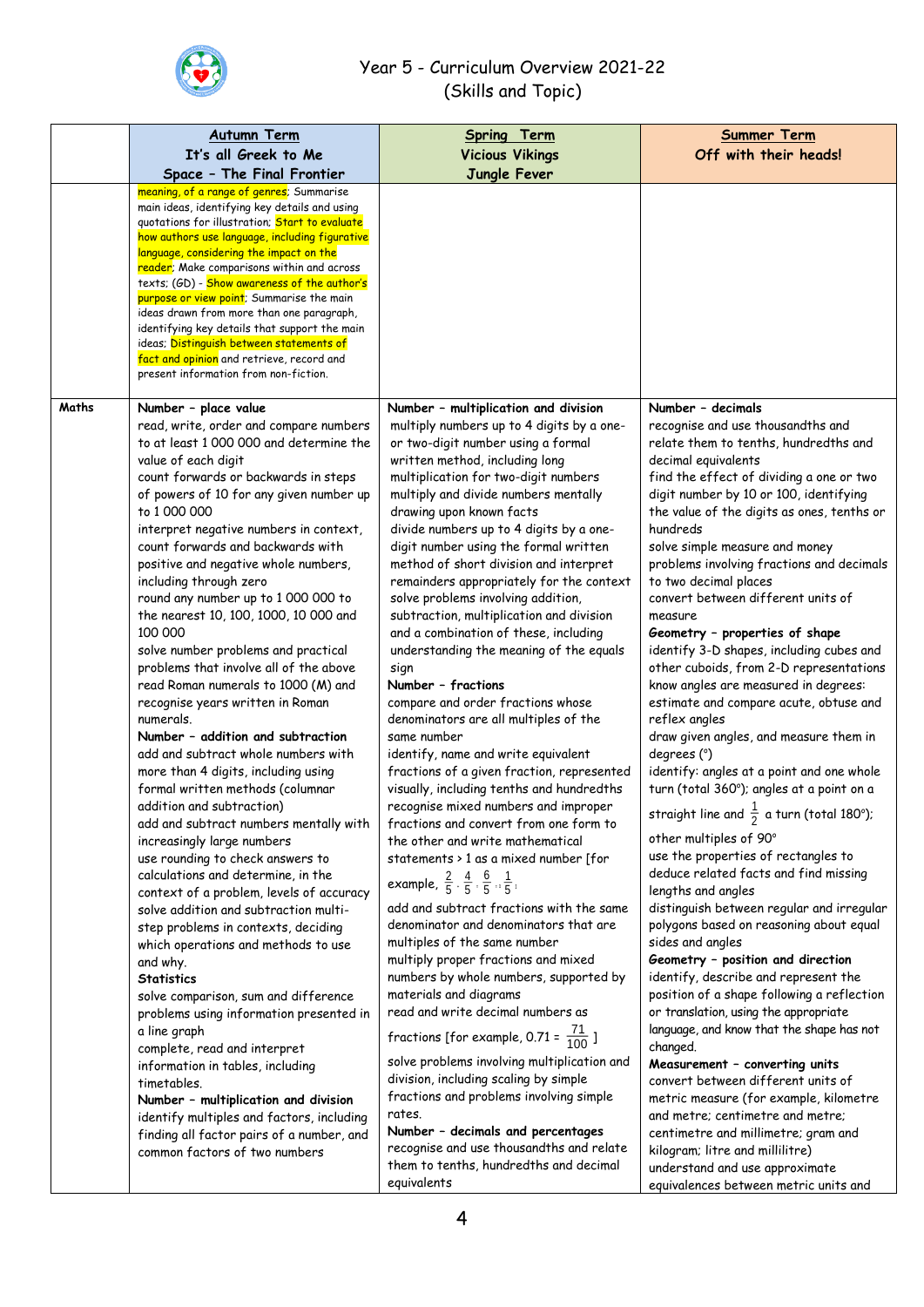

| <b>Autumn Term</b><br>It's all Greek to Me                                                                                                                                                                                                                                                                                                                                                                                                                                                                                                                                                                                                                                                                                                                                                                                                                                                                                                                                                                                                                                                                                                                                                                                                                                                                                                                                                                                                                                                                                                                                                                                                                                                                                                                                                                                           | Spring Term<br><b>Vicious Vikings</b>                                                                                                                                                                                                                                                                                                                                                                                                                                                                                                                                                                                                                                                                                                                                                                                                                                                                                                                                                                                                                                                                                                                                                                                                                                                                                                                                                                                                                                                                                                                                                                                                                                                                                                                                                                                                                                                                            | <b>Summer Term</b><br>Off with their heads!                                                                                                                                                                                                                                                                                                                                                                                                                                                                                                                                                                                                                                                                                                                                                                                                                                                                                                                                                                                                                                                                                                                                                                                                                                                                                                                                                                                                                                                                                                                                                                                                                                                                                                                                                                          |
|--------------------------------------------------------------------------------------------------------------------------------------------------------------------------------------------------------------------------------------------------------------------------------------------------------------------------------------------------------------------------------------------------------------------------------------------------------------------------------------------------------------------------------------------------------------------------------------------------------------------------------------------------------------------------------------------------------------------------------------------------------------------------------------------------------------------------------------------------------------------------------------------------------------------------------------------------------------------------------------------------------------------------------------------------------------------------------------------------------------------------------------------------------------------------------------------------------------------------------------------------------------------------------------------------------------------------------------------------------------------------------------------------------------------------------------------------------------------------------------------------------------------------------------------------------------------------------------------------------------------------------------------------------------------------------------------------------------------------------------------------------------------------------------------------------------------------------------|------------------------------------------------------------------------------------------------------------------------------------------------------------------------------------------------------------------------------------------------------------------------------------------------------------------------------------------------------------------------------------------------------------------------------------------------------------------------------------------------------------------------------------------------------------------------------------------------------------------------------------------------------------------------------------------------------------------------------------------------------------------------------------------------------------------------------------------------------------------------------------------------------------------------------------------------------------------------------------------------------------------------------------------------------------------------------------------------------------------------------------------------------------------------------------------------------------------------------------------------------------------------------------------------------------------------------------------------------------------------------------------------------------------------------------------------------------------------------------------------------------------------------------------------------------------------------------------------------------------------------------------------------------------------------------------------------------------------------------------------------------------------------------------------------------------------------------------------------------------------------------------------------------------|----------------------------------------------------------------------------------------------------------------------------------------------------------------------------------------------------------------------------------------------------------------------------------------------------------------------------------------------------------------------------------------------------------------------------------------------------------------------------------------------------------------------------------------------------------------------------------------------------------------------------------------------------------------------------------------------------------------------------------------------------------------------------------------------------------------------------------------------------------------------------------------------------------------------------------------------------------------------------------------------------------------------------------------------------------------------------------------------------------------------------------------------------------------------------------------------------------------------------------------------------------------------------------------------------------------------------------------------------------------------------------------------------------------------------------------------------------------------------------------------------------------------------------------------------------------------------------------------------------------------------------------------------------------------------------------------------------------------------------------------------------------------------------------------------------------------|
| Space - The Final Frontier                                                                                                                                                                                                                                                                                                                                                                                                                                                                                                                                                                                                                                                                                                                                                                                                                                                                                                                                                                                                                                                                                                                                                                                                                                                                                                                                                                                                                                                                                                                                                                                                                                                                                                                                                                                                           | Jungle Fever                                                                                                                                                                                                                                                                                                                                                                                                                                                                                                                                                                                                                                                                                                                                                                                                                                                                                                                                                                                                                                                                                                                                                                                                                                                                                                                                                                                                                                                                                                                                                                                                                                                                                                                                                                                                                                                                                                     |                                                                                                                                                                                                                                                                                                                                                                                                                                                                                                                                                                                                                                                                                                                                                                                                                                                                                                                                                                                                                                                                                                                                                                                                                                                                                                                                                                                                                                                                                                                                                                                                                                                                                                                                                                                                                      |
| know and use the vocabulary of prime<br>numbers, prime factors and composite<br>(non-prime) numbers<br>establish whether a number up to 100 is<br>prime and recall prime numbers up to 19<br>multiply and divide whole numbers and<br>those involving decimals by 10, 100 and<br>1000<br>recognise and use square numbers and<br>cube numbers, and the notation for<br>squared $(^2)$ and cubed $(^3)$<br>solve problems involving multiplication<br>and division including using their<br>knowledge of factors and multiples,<br>squares and cubes<br>multiply and divide numbers mentally<br>drawing upon known facts<br>Measurement - perimeter and area<br>measure and calculate the perimeter of<br>composite rectilinear shapes in<br>centimetres and metres<br>calculate and compare the area of<br>rectangles (including squares), and<br>including using standard units, square<br>centimetres $(cm2)$ and square metres<br>$(m2)$ and estimate the area of irregular<br>shapes<br>Consolidation<br>Promoting teaching styles which value<br>questions and give space for their own<br>thought, ideas and concerns.<br>Developing deep thinking and questioning<br>- Encouraging children to explore and<br>ask questions<br>Encourage awe and wonder with numbers<br>- e.g. The Nine Times Table<br>Encouraging children to ask why, how,<br>where and what.<br>Develop an open and safe learning<br>environment in which pupils express<br>views and are happy to make mistakes as<br>part of the learning process<br>Provide real life contexts for children to<br>contemplate right and wrong<br>Encourage a sense of<br>personal<br>children's<br>responsibility for<br>own<br>learning.<br>Teaching of values using problem-solving<br>approach to teaching mathematics e.g.<br>issues related to gambling - 'chance' | round decimals with two decimal places to<br>the nearest whole number and to one<br>decimal place<br>read, write, order and compare numbers<br>with up to three decimal places<br>solve problems involving number up to<br>three decimal places<br>recognise the per cent symbol (%) and<br>understand that per cent relates to<br>'number of parts per hundred', and write<br>percentages as a fraction with<br>denominator 100, and as a decimal<br>solve problems which require knowing<br>percentage and decimal equivalents of $\frac{1}{2}$ ,<br>$\frac{1}{4}$ , $\frac{1}{5}$ , $\frac{2}{5}$ , $\frac{4}{5}$ and those fractions with a<br>denominator of a multiple of 10 or 25<br>Consolidation<br>Promoting teaching styles which value<br>questions and give space for their own<br>thought, ideas and concerns.<br>Developing deep thinking and questioning.<br>Encouraging children to explore and ask<br>questions<br>Encourage awe and wonder with numbers -<br>e.g. The Nine Times Table<br>Encouraging children to ask why, how,<br>where and what.<br>Develop an open and safe learning<br>environment in which pupils express views<br>and are happy to make mistakes as part of<br>the learning process<br>Provide real life contexts for children to<br>contemplate right and wrong<br>Encourage<br>a<br>sense<br>of<br>personal<br>responsibility for children's own learning.<br>Teaching of values using problem-solving<br>approach to teaching mathematics e.g.<br>issues related to gambling - 'chance'<br>Encourage children to develop personal<br>qualities of thoughtfulness, honesty and<br>respect for difference<br>Working with pupils from different<br>schools on projects/ quizzes<br>Self and peer reviewing are very important<br>to enable pupils to have an accurate grasp<br>of where they are and how they need to<br>improve.<br>Provide contexts for teamwork and | common imperial units such as inches,<br>pounds and pints<br>solve problems involving converting<br>between units of time<br>Measurement - volume<br>use all four operations to solve problems<br>involving measure [for example, length,<br>mass, volume, money] using decimal<br>notation, including scaling.<br>estimate volume [for example, using 1<br>cm <sup>3</sup> blocks to build cuboids (including<br>cubes)] and capacity [for example, using<br>water]<br>Consolidation<br>Promoting teaching styles which value<br>questions and give space for their own<br>thought, ideas and concerns.<br>Developing deep thinking and questioning<br>- Encouraging children to explore and ask<br>questions<br>Encourage awe and wonder with numbers<br>- e.g. The Nine Times Table<br>Encouraging children to ask why, how,<br>where and what.<br>Develop an open and safe learning<br>environment in which pupils express views<br>and are happy to make mistakes as part<br>of the learning process<br>Provide real life contexts for children to<br>contemplate right and wrong<br>Encourage a<br>sense<br>personal<br>— of ∶<br>responsibility for children's own learning.<br>Teaching of values using problem-solving<br>approach to teaching mathematics e.g.<br>issues related to gambling - 'chance'<br>Encourage children to develop personal<br>qualities of thoughtfulness, honesty and<br>respect for difference<br>Working with pupils from different<br>schools on projects/ quizzes<br>Self and peer reviewing are very<br>important to enable pupils to have an<br>accurate grasp of where they are and how<br>they need to improve.<br>Provide contexts for teamwork and<br>problem solving<br>Encourage pupils to work co-operatively<br>on maths problems and puzzles<br>Encourage challenge |
| Encourage children to develop personal<br>qualities of thoughtfulness, honesty and<br>respect for difference<br>Self and peer reviewing are very<br>important to enable pupils to have an<br>accurate grasp of where they are and<br>how they need to improve.                                                                                                                                                                                                                                                                                                                                                                                                                                                                                                                                                                                                                                                                                                                                                                                                                                                                                                                                                                                                                                                                                                                                                                                                                                                                                                                                                                                                                                                                                                                                                                       | problem solving<br>Encourage pupils to work co-operatively on<br>maths problems and puzzles<br>Encourage challenge<br>Allow discussion on the cultural and<br>historical roots of mathematics, such<br>Pythagoras' theorem                                                                                                                                                                                                                                                                                                                                                                                                                                                                                                                                                                                                                                                                                                                                                                                                                                                                                                                                                                                                                                                                                                                                                                                                                                                                                                                                                                                                                                                                                                                                                                                                                                                                                       | Allow discussion on the cultural and<br>historical roots of mathematics, such<br>Pythagoras' theorem<br>Provide contexts to link Religion and<br>maths/ use of mathematics in cultural<br>symbols and patterns e.g. Rangoli<br>patterns/ Islamic geometric patterns/<br>Celtic patterns/ Symmetry/tessellations                                                                                                                                                                                                                                                                                                                                                                                                                                                                                                                                                                                                                                                                                                                                                                                                                                                                                                                                                                                                                                                                                                                                                                                                                                                                                                                                                                                                                                                                                                      |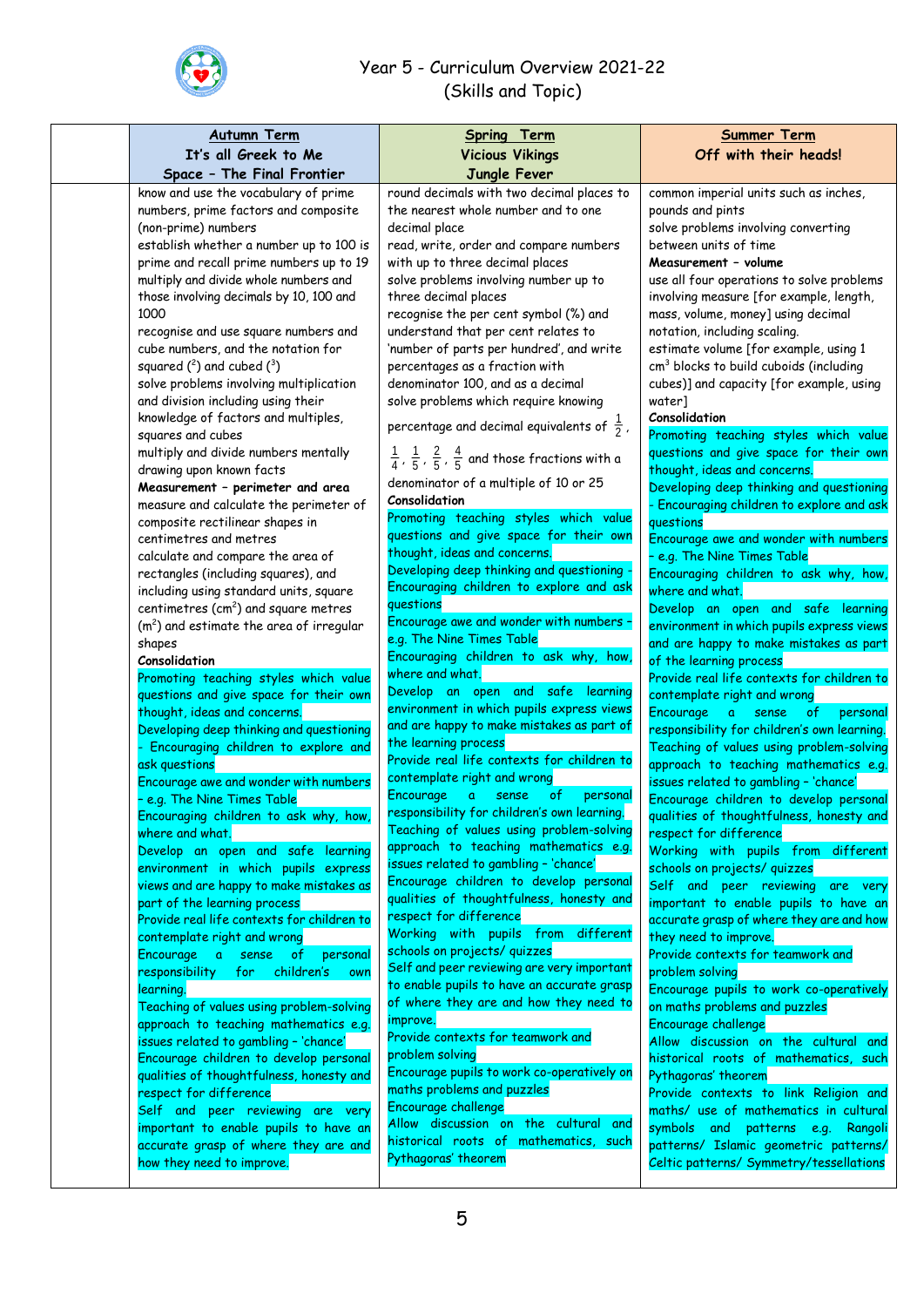

|         | <b>Autumn Term</b>                                                                                                                                                                                                                                                                                                                                                                                                                                                                                                                                                                                                                                                                                                                                                                                                                                                                                                                                                                                                                                                         | Spring Term                                                                                                                                                                                                                                                                                                                                                                                                                                                                                                                                                                                                                                                                                                                                                                                                                                                                                                                                                                                                                                                                                                                      | <b>Summer Term</b>                                                                                                                                                                                                                                                                                                                                                                                                                                                                                                                                                                                                                                                                                                                                                                                                                                                                                                                                                                                                                                                                                     |
|---------|----------------------------------------------------------------------------------------------------------------------------------------------------------------------------------------------------------------------------------------------------------------------------------------------------------------------------------------------------------------------------------------------------------------------------------------------------------------------------------------------------------------------------------------------------------------------------------------------------------------------------------------------------------------------------------------------------------------------------------------------------------------------------------------------------------------------------------------------------------------------------------------------------------------------------------------------------------------------------------------------------------------------------------------------------------------------------|----------------------------------------------------------------------------------------------------------------------------------------------------------------------------------------------------------------------------------------------------------------------------------------------------------------------------------------------------------------------------------------------------------------------------------------------------------------------------------------------------------------------------------------------------------------------------------------------------------------------------------------------------------------------------------------------------------------------------------------------------------------------------------------------------------------------------------------------------------------------------------------------------------------------------------------------------------------------------------------------------------------------------------------------------------------------------------------------------------------------------------|--------------------------------------------------------------------------------------------------------------------------------------------------------------------------------------------------------------------------------------------------------------------------------------------------------------------------------------------------------------------------------------------------------------------------------------------------------------------------------------------------------------------------------------------------------------------------------------------------------------------------------------------------------------------------------------------------------------------------------------------------------------------------------------------------------------------------------------------------------------------------------------------------------------------------------------------------------------------------------------------------------------------------------------------------------------------------------------------------------|
|         | It's all Greek to Me<br>Space - The Final Frontier                                                                                                                                                                                                                                                                                                                                                                                                                                                                                                                                                                                                                                                                                                                                                                                                                                                                                                                                                                                                                         | <b>Vicious Vikings</b><br>Jungle Fever                                                                                                                                                                                                                                                                                                                                                                                                                                                                                                                                                                                                                                                                                                                                                                                                                                                                                                                                                                                                                                                                                           | Off with their heads!                                                                                                                                                                                                                                                                                                                                                                                                                                                                                                                                                                                                                                                                                                                                                                                                                                                                                                                                                                                                                                                                                  |
|         | Provide contexts for teamwork and<br>problem solving                                                                                                                                                                                                                                                                                                                                                                                                                                                                                                                                                                                                                                                                                                                                                                                                                                                                                                                                                                                                                       | Provide contexts to link Religion and<br>maths/ use of mathematics in cultural                                                                                                                                                                                                                                                                                                                                                                                                                                                                                                                                                                                                                                                                                                                                                                                                                                                                                                                                                                                                                                                   |                                                                                                                                                                                                                                                                                                                                                                                                                                                                                                                                                                                                                                                                                                                                                                                                                                                                                                                                                                                                                                                                                                        |
|         | Encourage pupils to work co-operatively<br>on maths problems and puzzles<br>Encourage challenge<br>Allow discussion on the cultural and                                                                                                                                                                                                                                                                                                                                                                                                                                                                                                                                                                                                                                                                                                                                                                                                                                                                                                                                    | symbols and patterns e.g. Rangoli<br>patterns/ Islamic geometric patterns/<br>Celtic patterns/ Symmetry/tessellations                                                                                                                                                                                                                                                                                                                                                                                                                                                                                                                                                                                                                                                                                                                                                                                                                                                                                                                                                                                                            |                                                                                                                                                                                                                                                                                                                                                                                                                                                                                                                                                                                                                                                                                                                                                                                                                                                                                                                                                                                                                                                                                                        |
|         | historical roots of mathematics, such<br>Pythagoras' theorem<br>Provide contexts to link Religion and<br>maths/ use of mathematics in cultural<br>symbols and patterns e.g.<br>Rangoli<br>patterns/ Islamic geometric patterns/                                                                                                                                                                                                                                                                                                                                                                                                                                                                                                                                                                                                                                                                                                                                                                                                                                            |                                                                                                                                                                                                                                                                                                                                                                                                                                                                                                                                                                                                                                                                                                                                                                                                                                                                                                                                                                                                                                                                                                                                  |                                                                                                                                                                                                                                                                                                                                                                                                                                                                                                                                                                                                                                                                                                                                                                                                                                                                                                                                                                                                                                                                                                        |
|         | Celtic<br>patterns/<br>Symmetry/tessellations                                                                                                                                                                                                                                                                                                                                                                                                                                                                                                                                                                                                                                                                                                                                                                                                                                                                                                                                                                                                                              |                                                                                                                                                                                                                                                                                                                                                                                                                                                                                                                                                                                                                                                                                                                                                                                                                                                                                                                                                                                                                                                                                                                                  |                                                                                                                                                                                                                                                                                                                                                                                                                                                                                                                                                                                                                                                                                                                                                                                                                                                                                                                                                                                                                                                                                                        |
| History | Ancient Greece - a study of Greek life                                                                                                                                                                                                                                                                                                                                                                                                                                                                                                                                                                                                                                                                                                                                                                                                                                                                                                                                                                                                                                     | <b>Vikings</b>                                                                                                                                                                                                                                                                                                                                                                                                                                                                                                                                                                                                                                                                                                                                                                                                                                                                                                                                                                                                                                                                                                                   | The Tudors                                                                                                                                                                                                                                                                                                                                                                                                                                                                                                                                                                                                                                                                                                                                                                                                                                                                                                                                                                                                                                                                                             |
|         | and achievements and their influence on<br>the western world<br>Make use of a broad chronological<br>framework to locate events; Develop<br>and use chronologies of individual<br>periods in the past; Use relevant terms<br>and period labels; Make comparisons<br>between different times in the past -<br>link to previous work on Ancient Rome<br>and Ancient Egypt. Where do the<br><u>Ancient Greeks fit in?</u><br>Use evidence to build up a picture of a<br>past event; Begin to identify primary<br>and secondary sources; Select relevant<br>sections of information; Compare<br>accounts of events from different<br>sources - fact or fiction (researching<br>Ancient Greece - using artefacts and<br>using non-fiction books to research the<br>topic.)<br>Identify connections and contrasts<br>between periods in the past (how<br><b>Ancient Greece has affected Western</b><br>life).<br>Identify differences within<br>periods in the past; Study different<br>aspects of different people -<br>differences between men and women<br>(Sparta vs Athens) | Viking and Anglo-Saxon struggle for the<br>Kingdom of England to the time of<br>Edward the Confessor<br>Make use of a broad chronological<br>framework to locate events; Develop and<br>use chronologies of individual periods in<br>the past; Use relevant terms and period<br>labels; Make comparisons between<br>different times in the past - link to<br>previous work - where do the Vikings fit<br>in chronologically?<br>Use evidence to build up a picture of a<br>past event; Begin to identify primary and<br>secondary sources; Select relevant<br>sections of information; Compare<br>accounts of events from different<br>sources - fact or fiction (researching The<br>Viking raids and the Anglo-Saxon<br>settlements<br>periods in the past; Study different<br>aspects of different people - differences<br>between men and women (how did men and<br>women's lives differ? How did the Vikings<br>differ from the Anglo-saxons?)<br>Identify change and continuity within<br>periods in the past; Compare life in early<br>and late 'times' studied (How did the<br>time of the early Viking raids differ from | An aspect or theme of British history<br>that extends pupils' chronological<br>understanding beyond 1066 - a<br>significant turning point in history<br>Make use of a broad chronological<br>framework to locate events; Develop and<br>use chronologies of individual periods in<br>the past; Use relevant terms and period<br>labels; Make comparisons between<br>different times in the past - link to<br>previous units and other British events<br>they already know about such as the<br><b>Great Fire of London and the Gunpowder</b><br>Plot<br>Use evidence to build up a picture of a<br>past event; Begin to identify primary and<br>secondary sources; Select relevant<br>sections of information; Compare<br>accounts of events from different<br>sources - fact or fiction - research<br>about the Tudors topic using a range of<br>sources<br>Identify connections and contrasts<br>between periods in the past (how The<br>Reformation affected the culture and<br>politics of the Tudor period and those<br>that followed; how knowledge of<br>medicine and the human body meant that |
|         | Compare an aspect of lie with the same<br>aspect in another period (comparing<br><b>Greek democracy and politics with</b><br><mark>modern politics and democracy</mark> ).                                                                                                                                                                                                                                                                                                                                                                                                                                                                                                                                                                                                                                                                                                                                                                                                                                                                                                 | the time that Edward the Confessor was<br>on the throne?)<br>Rainforests                                                                                                                                                                                                                                                                                                                                                                                                                                                                                                                                                                                                                                                                                                                                                                                                                                                                                                                                                                                                                                                         | life expectancy in Tudor times was low.)<br>Identify differences within<br>periods in the past; Study different<br>aspects of different people -                                                                                                                                                                                                                                                                                                                                                                                                                                                                                                                                                                                                                                                                                                                                                                                                                                                                                                                                                       |
|         | Moon Landings/First British person in<br>space<br>Use evidence to build up a picture of                                                                                                                                                                                                                                                                                                                                                                                                                                                                                                                                                                                                                                                                                                                                                                                                                                                                                                                                                                                    | Identify connections and contrasts<br>between periods in the past; Compare an<br>aspect of lie with the same aspect in                                                                                                                                                                                                                                                                                                                                                                                                                                                                                                                                                                                                                                                                                                                                                                                                                                                                                                                                                                                                           | differences between men and women<br>(differences between the lives of rich<br>and poor; differences between men and<br>women)                                                                                                                                                                                                                                                                                                                                                                                                                                                                                                                                                                                                                                                                                                                                                                                                                                                                                                                                                                         |
|         | past event - <i>the history of space travel</i><br><u>/ moon landings</u><br>Examine causes and results of great<br>events and the impact on people                                                                                                                                                                                                                                                                                                                                                                                                                                                                                                                                                                                                                                                                                                                                                                                                                                                                                                                        | another period (How has human action<br>changed the landscape of the rainforests<br>over time?)                                                                                                                                                                                                                                                                                                                                                                                                                                                                                                                                                                                                                                                                                                                                                                                                                                                                                                                                                                                                                                  | Compare an aspect of life with the same<br>aspect in another period (how people<br>view themselves and record themselves -<br>link to our artwork; role of the                                                                                                                                                                                                                                                                                                                                                                                                                                                                                                                                                                                                                                                                                                                                                                                                                                                                                                                                         |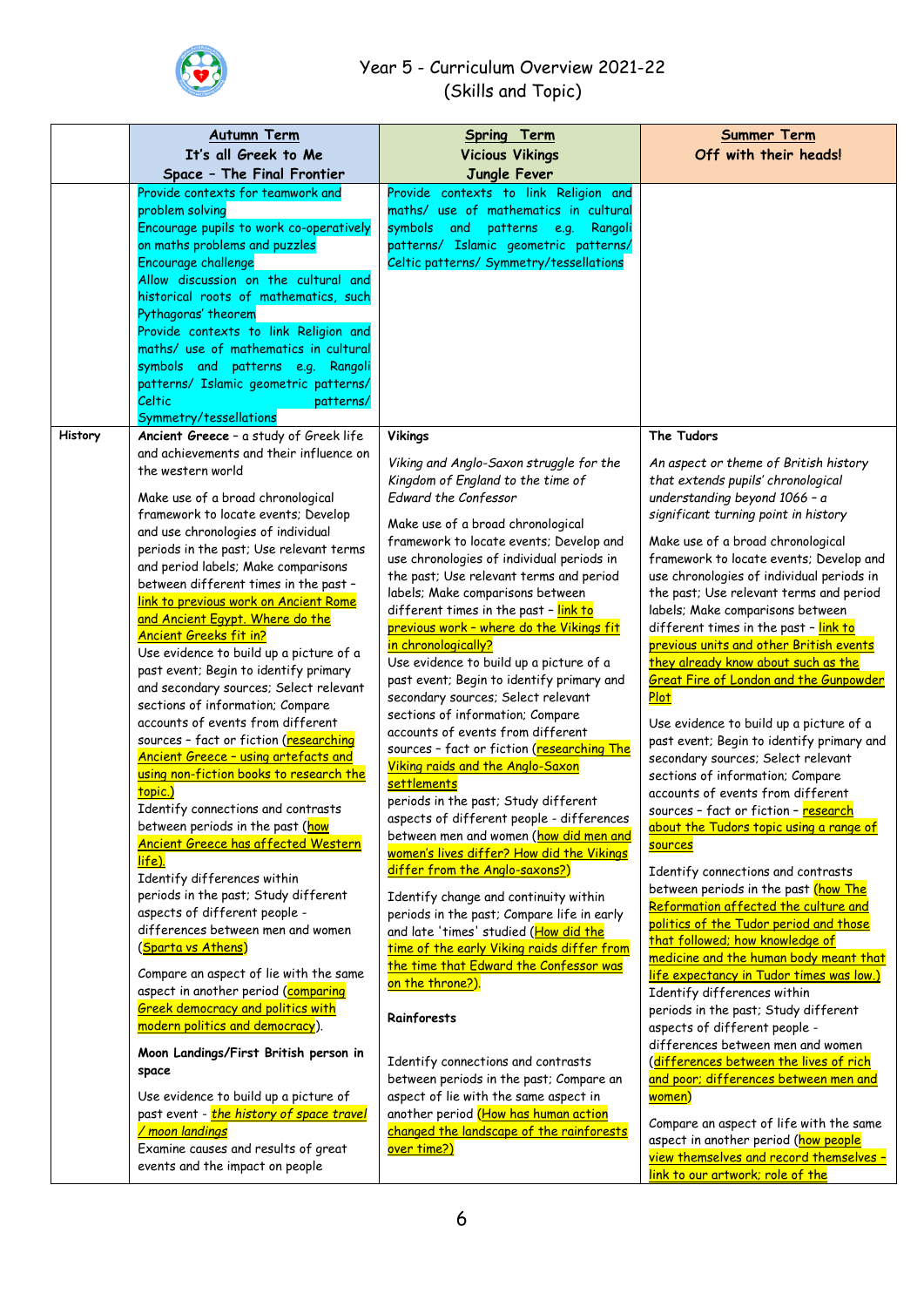

|         | <b>Autumn Term</b>                                                                                                                                                                                                                                                                                                                                                                                                                                                                                                                                                                                                                                                                                                                                                                                                                                                                                                                                                                                            | <b>Spring Term</b>                                                                                                                                                                                                                                                                                                                                                                                                                                                                                                                                                                                                                                                                                                                                                                                                                                                                                                                                                                                                        | <b>Summer Term</b>                                                                                                                                                                                                                                                                                                                                                                                                                                                                                                                                                                                                                                                                                                                                                                                                                                                                                                                                                                                                                |
|---------|---------------------------------------------------------------------------------------------------------------------------------------------------------------------------------------------------------------------------------------------------------------------------------------------------------------------------------------------------------------------------------------------------------------------------------------------------------------------------------------------------------------------------------------------------------------------------------------------------------------------------------------------------------------------------------------------------------------------------------------------------------------------------------------------------------------------------------------------------------------------------------------------------------------------------------------------------------------------------------------------------------------|---------------------------------------------------------------------------------------------------------------------------------------------------------------------------------------------------------------------------------------------------------------------------------------------------------------------------------------------------------------------------------------------------------------------------------------------------------------------------------------------------------------------------------------------------------------------------------------------------------------------------------------------------------------------------------------------------------------------------------------------------------------------------------------------------------------------------------------------------------------------------------------------------------------------------------------------------------------------------------------------------------------------------|-----------------------------------------------------------------------------------------------------------------------------------------------------------------------------------------------------------------------------------------------------------------------------------------------------------------------------------------------------------------------------------------------------------------------------------------------------------------------------------------------------------------------------------------------------------------------------------------------------------------------------------------------------------------------------------------------------------------------------------------------------------------------------------------------------------------------------------------------------------------------------------------------------------------------------------------------------------------------------------------------------------------------------------|
|         | It's all Greek to Me                                                                                                                                                                                                                                                                                                                                                                                                                                                                                                                                                                                                                                                                                                                                                                                                                                                                                                                                                                                          | <b>Vicious Vikings</b>                                                                                                                                                                                                                                                                                                                                                                                                                                                                                                                                                                                                                                                                                                                                                                                                                                                                                                                                                                                                    | Off with their heads!                                                                                                                                                                                                                                                                                                                                                                                                                                                                                                                                                                                                                                                                                                                                                                                                                                                                                                                                                                                                             |
|         | Space - The Final Frontier                                                                                                                                                                                                                                                                                                                                                                                                                                                                                                                                                                                                                                                                                                                                                                                                                                                                                                                                                                                    | Jungle Fever                                                                                                                                                                                                                                                                                                                                                                                                                                                                                                                                                                                                                                                                                                                                                                                                                                                                                                                                                                                                              |                                                                                                                                                                                                                                                                                                                                                                                                                                                                                                                                                                                                                                                                                                                                                                                                                                                                                                                                                                                                                                   |
|         | Offer some reasons for different                                                                                                                                                                                                                                                                                                                                                                                                                                                                                                                                                                                                                                                                                                                                                                                                                                                                                                                                                                              | Provide classroom environments where                                                                                                                                                                                                                                                                                                                                                                                                                                                                                                                                                                                                                                                                                                                                                                                                                                                                                                                                                                                      | monarchy; persecution of groups of                                                                                                                                                                                                                                                                                                                                                                                                                                                                                                                                                                                                                                                                                                                                                                                                                                                                                                                                                                                                |
|         | versions of events.<br>Provide classroom environments where<br>historical figures, topics and issues can<br>be safely discussed, reflected upon and<br>asked about. The children are<br>encouraged to value past achievements<br>and the significance of the past on<br>their own existence.<br>Provide a range of historical contexts<br>and significant historical figures to<br>learn about and discuss different points<br>of view including moral choices.<br>Investigate a range of past societies<br>considering how they were organised<br>and functioned and reflecting upon past<br>social issues. We consider the impact of<br>history on our society today.<br>Invite parents in to engage with<br>humanities with their children.<br>Offer a range of historical experiences<br>for children including educational visits<br>such as, Sudbury Hall, Avoncroft, Hams<br>Hall and the theatre (panto).<br>Allow opportunity to explore the<br>cultural values that under pinned past<br>societies. | historical figures, topics and issues can<br>be safely discussed, reflected upon and<br>asked about. The children are encouraged<br>to value past achievements and the<br>significance of the past on their own<br>existence.<br>Provide a range of historical contexts and<br>significant historical figures to learn<br>about and discuss different points of<br>view including moral choices.<br>Investigate a range of past societies<br>considering how they were organised and<br>functioned and reflecting upon past social<br>issues. We consider the impact of history<br>on our society today.<br>Invite parents in to engage with<br>humanities with their children.<br>Offer a range of historical experiences<br>for children including educational visits<br>such as, Sudbury Hall, Avoncroft, Hams<br>Hall and the theatre (panto).<br>Allow opportunity to explore the cultural<br>values that under pinned past societies.                                                                               | people).<br>Tudor day with arts and crafts<br>Provide classroom environments where<br>historical figures, topics and issues can<br>be safely discussed, reflected upon and<br>asked about. The children are<br>encouraged to value past achievements<br>and the significance of the past on their<br>own existence.<br>Provide a range of historical contexts<br>and significant historical figures to learn<br>about and discuss different points of<br>view including moral choices.<br>Investigate a range of past societies<br>considering how they were organised and<br>functioned and reflecting upon past<br>social issues. We consider the impact of<br>history on our society today.<br>Invite parents in to engage with<br>humanities with their children.<br>Offer a range of historical experiences<br>for children including educational visits<br>such as, Sudbury Hall, Avoncroft, Hams<br>Hall and the theatre (panto).<br>Allow opportunity to explore the cultural<br>values that under pinned past societies. |
| Science | Forces<br>Explain that unsupported objects fall<br>towards the Earth because of the force<br>of gravity acting between the Earth and<br>the falling object<br>Identify the effect of drag forces,<br>such as air resistance, water resistance<br>and friction, that act between moving<br>surfaces<br>Describe, in terms of drag forces, why<br>moving objects that are not driven tend<br>to slow down<br>Understand that force and motion can<br>be transferred through mechanical<br>devices such as gears, pulleys, levers<br>and springs. (These forces objectives<br>were in the year 6 column on the<br>progression document - there weren't<br>any year 5 forces objectives but<br>'forces' is a year 5 topic according to<br>the national curriculum.)<br>(Looking at forces and gravity, focusing<br>on the effect of the lack of gravity on<br>the International Space Station and<br>the measures astronauts need to take<br>to take account of the lack of gravity).                             | <b>Mixtures and Reactions</b><br>Compare and group together everyday<br>materials based on evidence from<br>comparative and fair tests, including their<br>hardness, solubility, conductivity<br>(electrical and thermal), and response to<br>magnets<br>Understand how some materials will<br>dissolve in liquid to form a solution, and<br>describe how to recover a substance from<br>a solution<br>Use knowledge of solids, liquids and gases<br>to decide how mixtures might be<br>separated, including through filtering,<br>sieving and evaporating<br>Give reasons, based on evidence from<br>comparative and fair tests, for the<br>particular uses of everyday materials,<br>including metals, wood and plastic<br>Demonstrate that dissolving, mixing and<br>changes of state are reversible changes.<br><b>Stand-alone unit of work on materials</b><br>To make predictions of what will happen<br>based on scientific knowledge and<br>understanding, and suggest how to test<br>these; To use knowledge and | Human Development<br>Identify and name the main parts of the<br>human circulatory system, and explain<br>the functions of the heart, blood vessels<br>and blood (including the pulse and<br>clotting).<br>To make predictions of what will happen<br>based on scientific knowledge and<br>understanding, and suggest how to test<br>these; To use knowledge and<br>understanding to plan how to carry out a<br>fair test or how to collect sufficient<br>evidence to test an idea; To identify<br>factors that need to be taken into<br>consideration in different contexts; to<br>make relevant observations; to<br>consolidate measurement of volume,<br>temperature, time and length; to<br>measure pulse rate; to think about why<br>observations and measurements should<br>be repeated; to present results in bar<br>charts and line graphs; to make<br>comparisons; to evaluate repeated<br>results; to identify patterns in results<br>and results that do not appear to fit the                                          |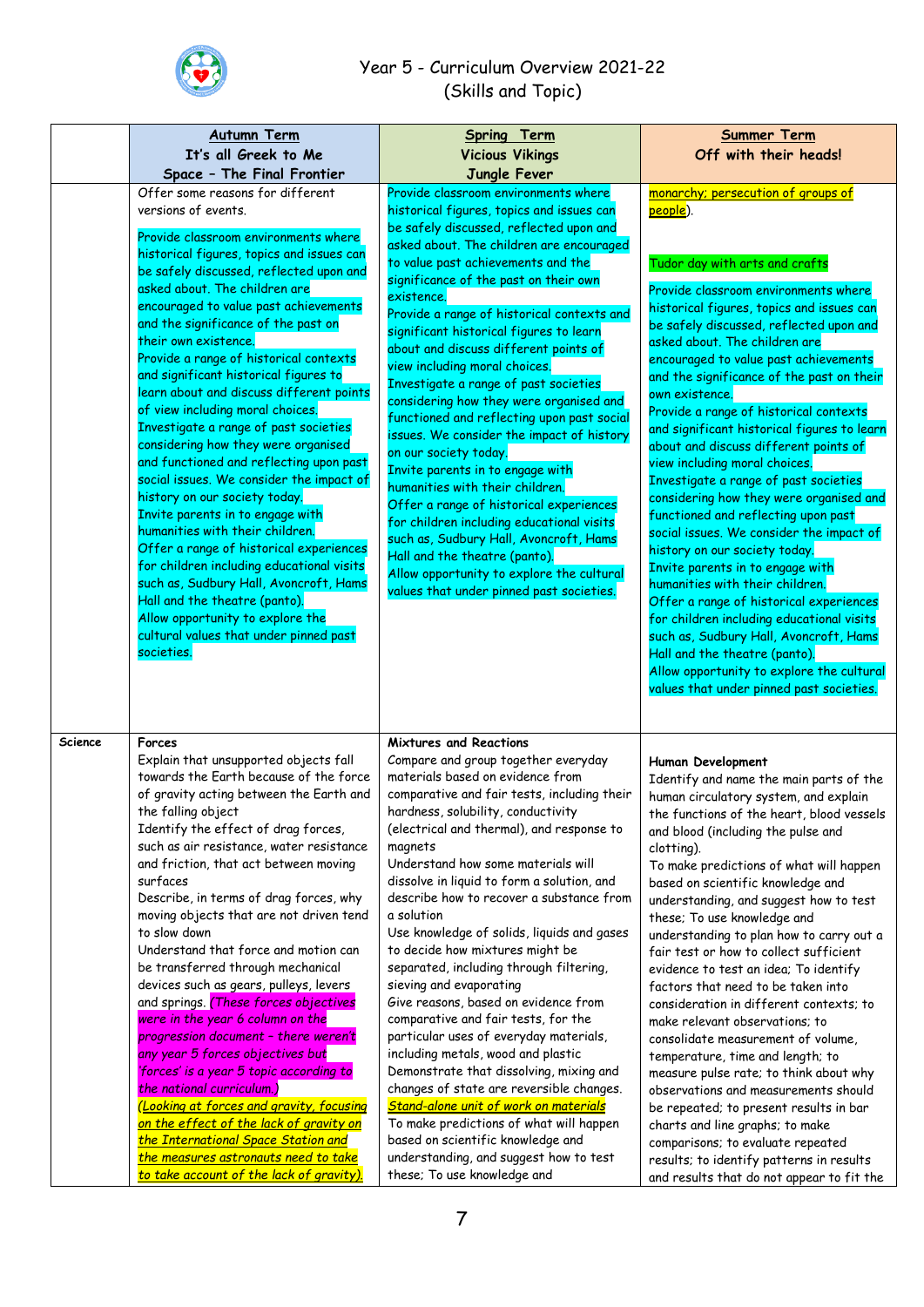

| <b>Autumn Term</b>                                                                                                                                                                                                                                                                                                                                                                                                                                                                                                                                                                                                                                                                                                                                                                                                                                                                                                                                                                                                                                                                                                                                                                                                                                                                                                                                                                                                                                                                                                                                                                                                                                                                                                                                                         | <b>Spring Term</b>                                                                                                                                                                                                                                                                                                                                                                                                                                                                                                                                                                                                                                                                                                                                                                                                                                                                                                                                                                                                                                                                                                                                                                                                                                                                                                                                                                                                                                                                                                                                                                                                                                                                                                                                                                                                   | <b>Summer Term</b>                                                                                                                                                                                                                                                                                                                                                                                                                                                                                                                                                                                                                                                                                                                                                                                                                                                                                                                                                                                                                                                                                                                                                                                                                                                                                                                                                                                                                                                                                                                                                                                                                                                                                                                       |
|----------------------------------------------------------------------------------------------------------------------------------------------------------------------------------------------------------------------------------------------------------------------------------------------------------------------------------------------------------------------------------------------------------------------------------------------------------------------------------------------------------------------------------------------------------------------------------------------------------------------------------------------------------------------------------------------------------------------------------------------------------------------------------------------------------------------------------------------------------------------------------------------------------------------------------------------------------------------------------------------------------------------------------------------------------------------------------------------------------------------------------------------------------------------------------------------------------------------------------------------------------------------------------------------------------------------------------------------------------------------------------------------------------------------------------------------------------------------------------------------------------------------------------------------------------------------------------------------------------------------------------------------------------------------------------------------------------------------------------------------------------------------------|----------------------------------------------------------------------------------------------------------------------------------------------------------------------------------------------------------------------------------------------------------------------------------------------------------------------------------------------------------------------------------------------------------------------------------------------------------------------------------------------------------------------------------------------------------------------------------------------------------------------------------------------------------------------------------------------------------------------------------------------------------------------------------------------------------------------------------------------------------------------------------------------------------------------------------------------------------------------------------------------------------------------------------------------------------------------------------------------------------------------------------------------------------------------------------------------------------------------------------------------------------------------------------------------------------------------------------------------------------------------------------------------------------------------------------------------------------------------------------------------------------------------------------------------------------------------------------------------------------------------------------------------------------------------------------------------------------------------------------------------------------------------------------------------------------------------|------------------------------------------------------------------------------------------------------------------------------------------------------------------------------------------------------------------------------------------------------------------------------------------------------------------------------------------------------------------------------------------------------------------------------------------------------------------------------------------------------------------------------------------------------------------------------------------------------------------------------------------------------------------------------------------------------------------------------------------------------------------------------------------------------------------------------------------------------------------------------------------------------------------------------------------------------------------------------------------------------------------------------------------------------------------------------------------------------------------------------------------------------------------------------------------------------------------------------------------------------------------------------------------------------------------------------------------------------------------------------------------------------------------------------------------------------------------------------------------------------------------------------------------------------------------------------------------------------------------------------------------------------------------------------------------------------------------------------------------|
|                                                                                                                                                                                                                                                                                                                                                                                                                                                                                                                                                                                                                                                                                                                                                                                                                                                                                                                                                                                                                                                                                                                                                                                                                                                                                                                                                                                                                                                                                                                                                                                                                                                                                                                                                                            |                                                                                                                                                                                                                                                                                                                                                                                                                                                                                                                                                                                                                                                                                                                                                                                                                                                                                                                                                                                                                                                                                                                                                                                                                                                                                                                                                                                                                                                                                                                                                                                                                                                                                                                                                                                                                      |                                                                                                                                                                                                                                                                                                                                                                                                                                                                                                                                                                                                                                                                                                                                                                                                                                                                                                                                                                                                                                                                                                                                                                                                                                                                                                                                                                                                                                                                                                                                                                                                                                                                                                                                          |
|                                                                                                                                                                                                                                                                                                                                                                                                                                                                                                                                                                                                                                                                                                                                                                                                                                                                                                                                                                                                                                                                                                                                                                                                                                                                                                                                                                                                                                                                                                                                                                                                                                                                                                                                                                            |                                                                                                                                                                                                                                                                                                                                                                                                                                                                                                                                                                                                                                                                                                                                                                                                                                                                                                                                                                                                                                                                                                                                                                                                                                                                                                                                                                                                                                                                                                                                                                                                                                                                                                                                                                                                                      |                                                                                                                                                                                                                                                                                                                                                                                                                                                                                                                                                                                                                                                                                                                                                                                                                                                                                                                                                                                                                                                                                                                                                                                                                                                                                                                                                                                                                                                                                                                                                                                                                                                                                                                                          |
| It's all Greek to Me<br>Space - The Final Frontier<br>Describe magnets as having two poles.<br>Predict whether two magnets will<br>attract or repel each other, depending<br>on which poles are facing. (Looking at<br>magnets linking to the poles of the<br>earth)<br>To make predictions of what will happen<br>based on scientific knowledge and<br>understanding, and suggest how to test<br>these; To use knowledge and<br>understanding to plan how to carry out<br>a fair test or how to collect sufficient<br>evidence to test an idea; To identify<br>factors that need to be taken into<br>consideration in different contexts; to<br>make relevant observations; to<br>consolidate measurement of, time and<br>length; to think about why observations<br>and measurements should be repeated;<br>to present results in bar charts and line<br>graphs; to make comparisons; to<br>evaluate repeated results; to identify<br>patterns in results and results that do<br>not appear to fit the pattern; to use<br>results to draw conclusions and to make<br>further predictions; to suggest and<br>evaluate explanations for these<br>predictions using scientific knowledge<br>and understanding; to say whether the<br>evidence supports any prediction made -<br>Conduct fair tests based on forces unit<br>of work - children to generate line of<br><u>enquiry as far as possible)</u><br>Earth and Space<br>Describe the movement of the Earth<br>relative to the Sun in the solar system<br>Describe the movement of the Moon<br>relative to the Earth<br>Describe the Sun, Earth and Moon as<br>approximately spherical bodies<br>Use the idea of the Earth's rotation to<br>explain day and night. (Discrete<br>teaching about planets and the earth - | <b>Vicious Vikings</b><br>Jungle Fever<br>understanding to plan how to carry out a<br>fair test or how to collect sufficient<br>evidence to test an idea; To identify<br>factors that need to be taken into<br>consideration in different contexts; to<br>make relevant observations; to<br>consolidate measurement of, time and<br>length; to think about why observations<br>and measurements should be repeated; to<br>present results in bar charts and line<br>graphs; to make comparisons; to evaluate<br>repeated results; to identify patterns in<br>results and results that do not appear to<br>fit the pattern; to use results to draw<br>conclusions and to make further<br>predictions; to suggest and evaluate<br>explanations for these predictions using<br>scientific knowledge and understanding;<br>to say whether the evidence supports any<br>prediction made - Conduct fair tests<br>based on materials unit of work - children<br>to generate line of enguiry as far as<br>possible)<br>Life Cycles<br>Describe the life cycles common to a<br>variety of animals, including humans<br>(birth, growth, development,<br>reproduction, death), and to a variety of<br>plants (growth, reproduction and death).<br>Looking at life cycles of the plants and<br>animals that live in the Rainforest<br>To make predictions of what will happen<br>based on scientific knowledge and<br>understanding, and suggest how to test<br>these; To use knowledge and<br>understanding to plan how to carry out a<br>fair test or how to collect sufficient<br>evidence to test an idea; To identify<br>factors that need to be taken into<br>consideration in different contexts; to<br>make relevant observations; to<br>consolidate measurement of, time and<br>length; to think about why observations | Off with their heads!<br>pattern; to use results to draw<br>conclusions and to make further<br>predictions; to suggest and evaluate<br>explanations for these predictions using<br>scientific knowledge and understanding;<br>to say whether the evidence supports<br>any prediction made - Conduct fair tests<br>based on human development unit of<br>work - children to generate line of<br>enquiry as far as possible)<br>Describe the life cycles common to a<br>variety of animals, including humans<br>(birth, growth, development,<br>reproduction, death), and to a variety of<br>plants (growth, reproduction and death).<br>(Possibility to observe behaviour of a<br>baby)<br>To consider how scientists have<br>combined evidence from observation and<br>measurement with creative thinking to<br>suggest new ideas and explanations for<br>phenomena (Link to the Tudors medicines<br>and knowledge of human development -<br>how have we found out about the human<br>body?)<br>Give children the chance to reflect and<br>evaluate what they have learnt or found<br>out from investigations.<br>Encourage children in asking questions<br>and puzzling about life and the natural<br>world;<br>Encourage a sense of wonder in scientific<br>discovery<br>Discuss ethical issues - medical, nuclear,<br>environmental and the pursuit of truth in<br>science v value of human life<br>Learn what behaviour is appropriate and<br>acceptable during an investigation.<br>Explore moral issues such as human food<br>chain, animals, including pets<br>Encourage children to work in small<br>groups during science investigations.<br>Encourage children to take leadership and<br>responsibility when planning<br>their |
| using information about different<br>planets to produce travel brochures)<br>To consider how scientists have                                                                                                                                                                                                                                                                                                                                                                                                                                                                                                                                                                                                                                                                                                                                                                                                                                                                                                                                                                                                                                                                                                                                                                                                                                                                                                                                                                                                                                                                                                                                                                                                                                                               | and measurements should be repeated; to<br>present results in bar charts and line<br>graphs; to make comparisons; to evaluate                                                                                                                                                                                                                                                                                                                                                                                                                                                                                                                                                                                                                                                                                                                                                                                                                                                                                                                                                                                                                                                                                                                                                                                                                                                                                                                                                                                                                                                                                                                                                                                                                                                                                        | investigations.<br>Provide contexts in which children<br>explore Science in different cultures                                                                                                                                                                                                                                                                                                                                                                                                                                                                                                                                                                                                                                                                                                                                                                                                                                                                                                                                                                                                                                                                                                                                                                                                                                                                                                                                                                                                                                                                                                                                                                                                                                           |
| combined evidence from observation<br>and measurement with creative thinking<br>to suggest new ideas and explanations<br>for phenomena - <i>(Skype a Scientist -</i><br>looking at how astronomers are<br>currently studying space)<br>Give children the chance to reflect and<br>evaluate what they have learnt or found<br>out from investigations.                                                                                                                                                                                                                                                                                                                                                                                                                                                                                                                                                                                                                                                                                                                                                                                                                                                                                                                                                                                                                                                                                                                                                                                                                                                                                                                                                                                                                      | repeated results; to identify patterns in<br>results and results that do not appear to<br>fit the pattern; to use results to draw<br>conclusions and to make further<br>predictions; to suggest and evaluate<br>explanations for these predictions using<br>scientific knowledge and understanding;<br>to say whether the evidence supports any<br>prediction made.                                                                                                                                                                                                                                                                                                                                                                                                                                                                                                                                                                                                                                                                                                                                                                                                                                                                                                                                                                                                                                                                                                                                                                                                                                                                                                                                                                                                                                                  | recognising similarities and differences.                                                                                                                                                                                                                                                                                                                                                                                                                                                                                                                                                                                                                                                                                                                                                                                                                                                                                                                                                                                                                                                                                                                                                                                                                                                                                                                                                                                                                                                                                                                                                                                                                                                                                                |
|                                                                                                                                                                                                                                                                                                                                                                                                                                                                                                                                                                                                                                                                                                                                                                                                                                                                                                                                                                                                                                                                                                                                                                                                                                                                                                                                                                                                                                                                                                                                                                                                                                                                                                                                                                            |                                                                                                                                                                                                                                                                                                                                                                                                                                                                                                                                                                                                                                                                                                                                                                                                                                                                                                                                                                                                                                                                                                                                                                                                                                                                                                                                                                                                                                                                                                                                                                                                                                                                                                                                                                                                                      |                                                                                                                                                                                                                                                                                                                                                                                                                                                                                                                                                                                                                                                                                                                                                                                                                                                                                                                                                                                                                                                                                                                                                                                                                                                                                                                                                                                                                                                                                                                                                                                                                                                                                                                                          |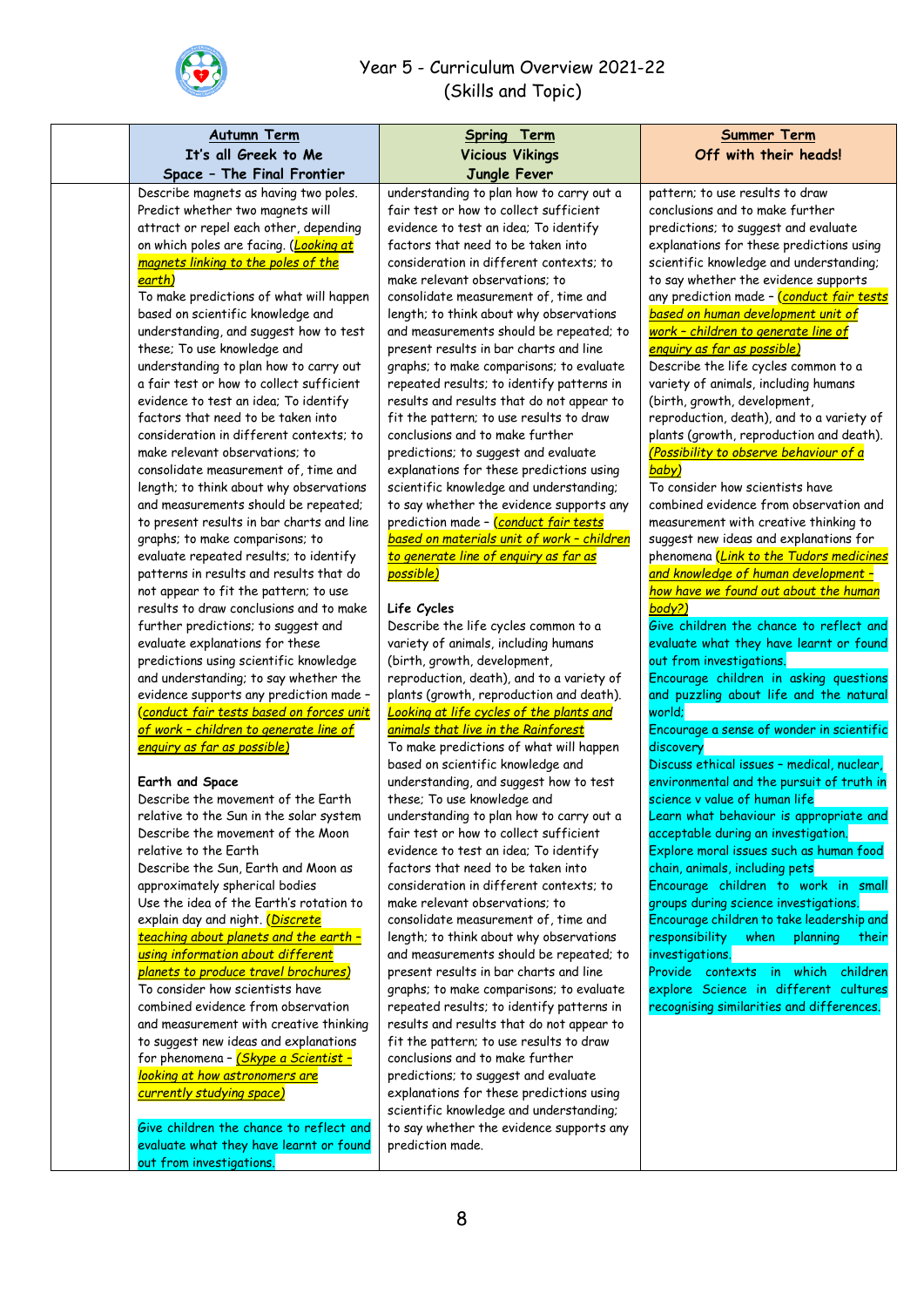

|                   | <b>Autumn Term</b><br>It's all Greek to Me                                                                                                                                                                                                                                                                                                                                                                                                                                                                                                                                                                                                                                                                                                                                                                                                                                                                                                                                                                                                                                                                             | <b>Spring Term</b><br><b>Vicious Vikings</b>                                                                                                                                                                                                                                                                                                                                                                                                                                                                                                                                                                                                                                                                                                                                                                                                                                                                                                                                                                                                                                                                                                                                                                                                                                     | <b>Summer Term</b><br>Off with their heads!                                                                                                                                                                                                                                                                                                                                                                                                                                                                                                                                                                                                                                                                                                                                                                                                                                                                                                                                                                                                                                                                                                                                                                                                                             |
|-------------------|------------------------------------------------------------------------------------------------------------------------------------------------------------------------------------------------------------------------------------------------------------------------------------------------------------------------------------------------------------------------------------------------------------------------------------------------------------------------------------------------------------------------------------------------------------------------------------------------------------------------------------------------------------------------------------------------------------------------------------------------------------------------------------------------------------------------------------------------------------------------------------------------------------------------------------------------------------------------------------------------------------------------------------------------------------------------------------------------------------------------|----------------------------------------------------------------------------------------------------------------------------------------------------------------------------------------------------------------------------------------------------------------------------------------------------------------------------------------------------------------------------------------------------------------------------------------------------------------------------------------------------------------------------------------------------------------------------------------------------------------------------------------------------------------------------------------------------------------------------------------------------------------------------------------------------------------------------------------------------------------------------------------------------------------------------------------------------------------------------------------------------------------------------------------------------------------------------------------------------------------------------------------------------------------------------------------------------------------------------------------------------------------------------------|-------------------------------------------------------------------------------------------------------------------------------------------------------------------------------------------------------------------------------------------------------------------------------------------------------------------------------------------------------------------------------------------------------------------------------------------------------------------------------------------------------------------------------------------------------------------------------------------------------------------------------------------------------------------------------------------------------------------------------------------------------------------------------------------------------------------------------------------------------------------------------------------------------------------------------------------------------------------------------------------------------------------------------------------------------------------------------------------------------------------------------------------------------------------------------------------------------------------------------------------------------------------------|
|                   | Space - The Final Frontier                                                                                                                                                                                                                                                                                                                                                                                                                                                                                                                                                                                                                                                                                                                                                                                                                                                                                                                                                                                                                                                                                             | Jungle Fever                                                                                                                                                                                                                                                                                                                                                                                                                                                                                                                                                                                                                                                                                                                                                                                                                                                                                                                                                                                                                                                                                                                                                                                                                                                                     |                                                                                                                                                                                                                                                                                                                                                                                                                                                                                                                                                                                                                                                                                                                                                                                                                                                                                                                                                                                                                                                                                                                                                                                                                                                                         |
|                   | Encourage children in asking questions<br>and puzzling about life and the natural<br>world;<br>Encourage a sense of wonder in<br>scientific discovery<br>Discuss ethical issues - medical,<br>nuclear, environmental and the pursuit<br>of truth in science v value of human life<br>Learn what behaviour is appropriate and<br>acceptable during an investigation.<br>Explore moral issues such as human<br>food chain, animals, including pets<br>Encourage children to work in small<br>groups during science investigations.<br>Encourage children to take leadership<br>and responsibility when planning their<br>investigations.<br>Provide opportunity to work as a team<br>during science club and science<br>days/weeks.<br>Provide contexts in which children<br>explore Science in different cultures<br>recognising similarities and differences.                                                                                                                                                                                                                                                          | Give children the chance to reflect and<br>evaluate what they have learnt or found<br>out from investigations.<br>Encourage children in asking questions and<br>puzzling about life and the natural world;<br>Encourage a sense of wonder in scientific<br>discovery<br>Discuss ethical issues - medical, nuclear,<br>environmental and the pursuit of truth in<br>science v value of human life<br>Learn what behaviour is appropriate and<br>acceptable during an investigation.<br>Explore moral issues such as human food<br>chain, animals, including pets<br>Encourage children to work in small groups<br>during science investigations.<br>Encourage children to take leadership and<br>responsibility<br>when planning<br>their<br>investigations.<br>Provide contexts in which children explore<br>Science in different cultures recognising<br>similarities and differences.                                                                                                                                                                                                                                                                                                                                                                                          |                                                                                                                                                                                                                                                                                                                                                                                                                                                                                                                                                                                                                                                                                                                                                                                                                                                                                                                                                                                                                                                                                                                                                                                                                                                                         |
| Art and<br>Design | Create sketch books to record their<br>observations and use them to review<br>and revisit ideas<br>Select and record from first hand<br>observation, experience and<br>imagination, and explore ideas for<br>different purposes.<br>Question and make thoughtful<br>observations about starting points and<br>select ideas and processes to use in<br>their work.<br>Explore the roles and purposes of<br>artists, craftspeople and designers<br>working in different times and cultures.<br>Work from a variety of<br>sources including observation<br><u>- drawing detailed sketches of</u><br>pots.<br>Identify artists who have<br>$\bullet$<br>worked in a similar way to<br>their own work- Ron Miller<br>Space Art - use in posters for<br>space travel<br>Pupils should be taught about great<br>artists, architects and designers in<br>history.<br>Compare ideas, methods and approaches<br>in their own and others' work and say<br>what they think and feel about them.<br>Adapt their work according to their<br>views and describe how they might<br>develop it further.<br>Annotate work in sketchbook. | Create sketch books to record their<br>observations and use them to review and<br>revisit ideas<br>Select and record from first hand<br>observation, experience and imagination,<br>and explore ideas for different purposes.<br>Question and make thoughtful<br>observations about starting points and<br>select ideas and processes to use in their<br>work.<br>Explore the roles and purposes of artists,<br>craftspeople and designers working in<br>different times and cultures.<br>Detailed sketches of rainforest animals,<br>large scale pictures based on the work of<br>Pierre- Denis Goux, the illustrator of<br>Viking Boy: Work from a variety of<br>sources including photographs and digital<br>images. Work in a sustained and<br>independent way to create a detailed<br>drawing. Develop close observation skills<br>using a variety of view finders.<br>Compare ideas, methods and approaches<br>in their own and others' work and say<br>what they think and feel about them.<br>Adapt their work according to their views<br>and describe how they might develop it<br>further.<br>Annotate work in sketchbook.<br>Encourage awe and wonder at the<br>creations of others both 2D and 3D.<br>Encourage reflection in art and learn<br>from our reflection. | Create sketch books to record their<br>observations and use them to review and<br>revisit ideas<br>Select and record from first hand<br>observation, experience and imagination,<br>and explore ideas for different<br>purposes.<br>Question and make thoughtful<br>observations about starting points and<br>select ideas and processes to use in<br>their work.<br>Explore the roles and purposes of<br>artists, craftspeople and designers<br>working in different times and cultures.<br>Identify artists who have worked in a<br>similar way to their own work- Nicholas<br>Hilliard - portrait miniatures (link to<br>modern selfies & photoshopping)<br>Pupils should be taught about great<br>artists, architects and designers in<br>history.<br>Compare ideas, methods and approaches<br>in their own and others' work and say<br>what they think and feel about them.<br>Adapt their work according to their<br>views and describe how they might<br>develop it further.<br>Annotate work in sketchbook.<br>Painting Develop a painting from a<br>drawing. Carry out preliminary studies,<br>trying out different media and materials<br>and mixing appropriate colours. Create<br>imaginative work from a variety of<br>sources e.g. observational drawing, |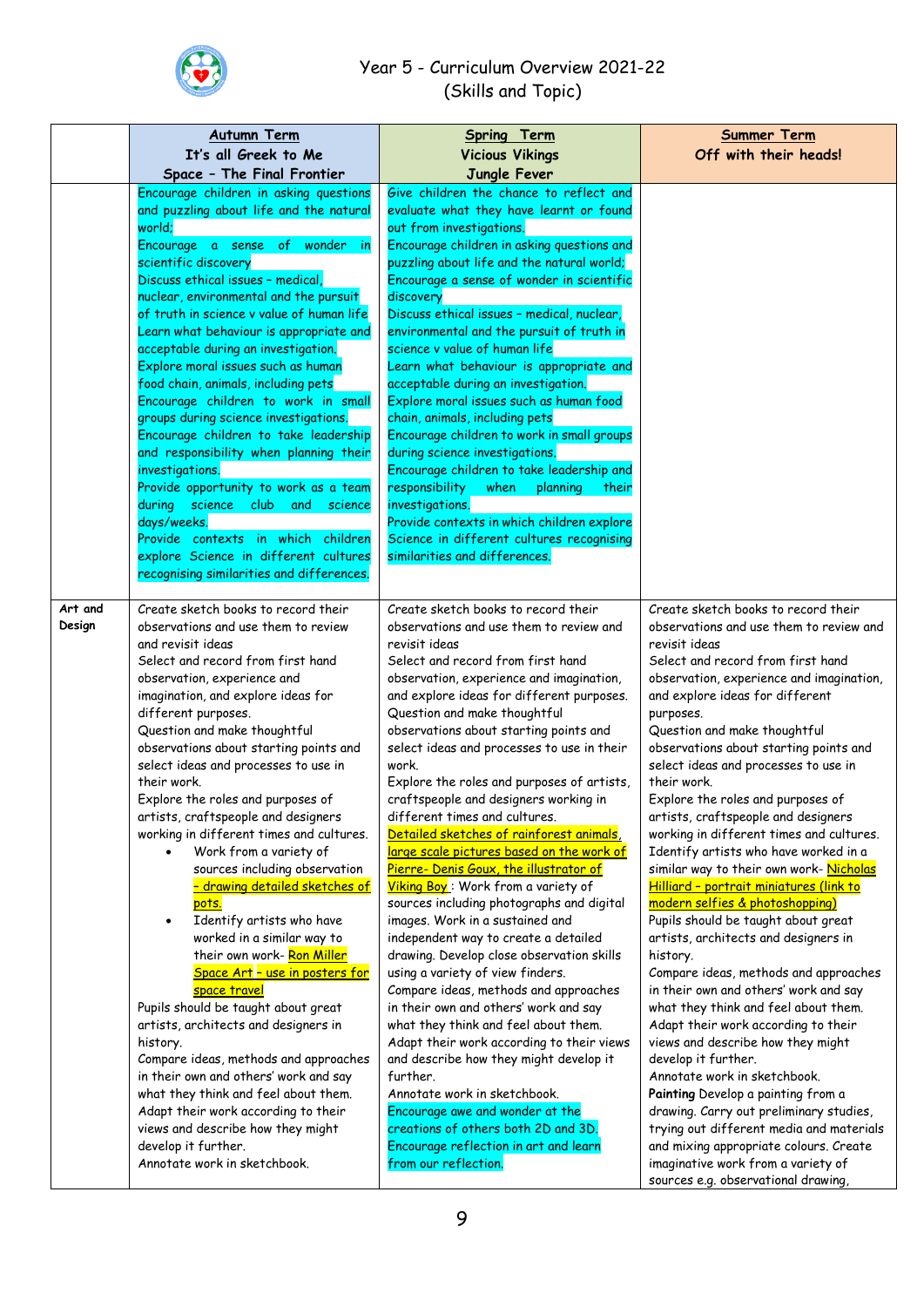

| coils, slips, etc.               | It's all Greek to Me<br>Space - The Final Frontier<br>3 D form Shape, form, model and<br>construct from observation or<br>imagination. Use recycled, natural and<br>man-made materials to create<br>sculptures. Plan a sculpture through                                                                                                                                                                                                                                                                                                                                                                                                                                                                                                                                                                                                                                                                                                                                                                                                                                                                                                                                                                                                                                                                                                                                                                                                                                                                                                                                                                                                                                                                                                                             | <b>Vicious Vikings</b><br>Jungle Fever<br>Look at different works of art and gain an<br>insight into the emotions the artist was<br>trying to evoke<br>Give space for thoughts<br>Look at works of art and then extend                                                                                                                                                                                                                                                                                                                                                                                                                                                                                                                                                                                                                                                                                                                                                      | Off with their heads!<br>themes, poetry, music. Mix and match<br>colours to create atmosphere and light<br>effects. Be able to identify primary<br>secondary, complementary and                                                                                                                                                                                                                                                                                                                                                                                                                                                                                                                                                                                                                                                                                                                                                                                                                                                                                                                                                                                                                                                                                                                                                                                                                                                                                                                                                                                                                                                                                                                                                                                                                                                                                              |
|----------------------------------|----------------------------------------------------------------------------------------------------------------------------------------------------------------------------------------------------------------------------------------------------------------------------------------------------------------------------------------------------------------------------------------------------------------------------------------------------------------------------------------------------------------------------------------------------------------------------------------------------------------------------------------------------------------------------------------------------------------------------------------------------------------------------------------------------------------------------------------------------------------------------------------------------------------------------------------------------------------------------------------------------------------------------------------------------------------------------------------------------------------------------------------------------------------------------------------------------------------------------------------------------------------------------------------------------------------------------------------------------------------------------------------------------------------------------------------------------------------------------------------------------------------------------------------------------------------------------------------------------------------------------------------------------------------------------------------------------------------------------------------------------------------------|-----------------------------------------------------------------------------------------------------------------------------------------------------------------------------------------------------------------------------------------------------------------------------------------------------------------------------------------------------------------------------------------------------------------------------------------------------------------------------------------------------------------------------------------------------------------------------------------------------------------------------------------------------------------------------------------------------------------------------------------------------------------------------------------------------------------------------------------------------------------------------------------------------------------------------------------------------------------------------|------------------------------------------------------------------------------------------------------------------------------------------------------------------------------------------------------------------------------------------------------------------------------------------------------------------------------------------------------------------------------------------------------------------------------------------------------------------------------------------------------------------------------------------------------------------------------------------------------------------------------------------------------------------------------------------------------------------------------------------------------------------------------------------------------------------------------------------------------------------------------------------------------------------------------------------------------------------------------------------------------------------------------------------------------------------------------------------------------------------------------------------------------------------------------------------------------------------------------------------------------------------------------------------------------------------------------------------------------------------------------------------------------------------------------------------------------------------------------------------------------------------------------------------------------------------------------------------------------------------------------------------------------------------------------------------------------------------------------------------------------------------------------------------------------------------------------------------------------------------------------|
|                                  |                                                                                                                                                                                                                                                                                                                                                                                                                                                                                                                                                                                                                                                                                                                                                                                                                                                                                                                                                                                                                                                                                                                                                                                                                                                                                                                                                                                                                                                                                                                                                                                                                                                                                                                                                                      |                                                                                                                                                                                                                                                                                                                                                                                                                                                                                                                                                                                                                                                                                                                                                                                                                                                                                                                                                                             |                                                                                                                                                                                                                                                                                                                                                                                                                                                                                                                                                                                                                                                                                                                                                                                                                                                                                                                                                                                                                                                                                                                                                                                                                                                                                                                                                                                                                                                                                                                                                                                                                                                                                                                                                                                                                                                                              |
|                                  |                                                                                                                                                                                                                                                                                                                                                                                                                                                                                                                                                                                                                                                                                                                                                                                                                                                                                                                                                                                                                                                                                                                                                                                                                                                                                                                                                                                                                                                                                                                                                                                                                                                                                                                                                                      |                                                                                                                                                                                                                                                                                                                                                                                                                                                                                                                                                                                                                                                                                                                                                                                                                                                                                                                                                                             |                                                                                                                                                                                                                                                                                                                                                                                                                                                                                                                                                                                                                                                                                                                                                                                                                                                                                                                                                                                                                                                                                                                                                                                                                                                                                                                                                                                                                                                                                                                                                                                                                                                                                                                                                                                                                                                                              |
| picture.<br>criminals.<br>class. | drawing and other preparatory work.<br>Develop skills in using clay inc. slabs,<br>Produce intricate patterns and textures<br>in a malleable media. - making pots in<br>the style of greek pots that will give a<br>good indication of 21st century life.<br>Digital Media Record, collect and store<br>visual information using digital cameras,<br>video recorders. Present recorded<br>visual images using software e.g.<br>Photostory, PowerPoint. Use a graphics<br>package to create and manipulate new<br>images. Be able to Import an image<br>(scanned, retrieved, taken) into a<br>graphics package - <mark>making</mark><br>presentations about what they have<br>learned. Understand that a digital<br>image is created by layering. Create<br>layered images from original ideas<br>(sketch books etc.) - <mark>creating space art</mark><br>in the style of Ron Miller et al<br>Encourage awe and wonder at the<br>creations of others both 2D and 3D.<br>Encourage reflection in art and learn<br>from our reflection.<br>Look at different works of art and gain<br>an insight into the emotions the artist<br>was trying to evoke<br>Give space for thoughts<br>Look at works of art and then extend<br>thinking to what we know about the<br>topic, why colours were used, why the<br>artist chose to use certain shapes and<br>lines, placement of things in the<br>Look at art work in detail - to see for<br>example thieves in the background and<br>looking at the motives of those<br>Consider racial and religious motives<br>and relationships shown in pictures<br>Look at pictures of famous people who<br>are good role models, discussing their<br>characters and their acts through class<br>assemblies and incidental discussions in | thinking to what we know about the topic,<br>why colours were used, why the artist<br>chose to use certain shapes and lines,<br>placement of things in the picture.<br>Look at art work in detail - to see for<br>example thieves in the background and<br>looking at the motives of those criminals.<br>Consider racial and religious motives and<br>relationships shown in pictures<br>Look at pictures of famous people who<br>are good role models, discussing their<br>characters and their acts through class<br>assemblies and incidental discussions in<br>class.<br>Look at different works of art and gaining<br>an insight into the emotions the artist<br>was trying to evoke<br>Evaluate our work<br>Recognise and respect social differences<br>and similarities.<br>To appreciate the role of art in human life<br>and society;<br>To learn about art from a variety of<br>cultural contexts and the role it plays<br>To use art as an expression of culture | contrasting colours. Work with<br>complementary colours. Begin to use<br>simple perspective in their work using a<br>single focal point and horizon. Begin to<br>develop an awareness of composition,<br>scale and proportion in their paintings<br>e.g. foreground, middle ground and<br>background. Show an awareness of how<br>paintings are created- portrait<br>miniatures experimenting with different<br>painting techniques and media, in the<br>style of Nicholas Hilliard.<br>Textiles Use fabrics to create 3D<br>structures ; Use different grades of<br>threads and needles - Tudor embroidery<br><u>-cross-stitch to make Tudor roses</u><br>Encourage awe and wonder at the<br>creations of others both 2D and 3D.<br>Encourage reflection in art and learn<br>from our reflection.<br>Look at different works of art and gain<br>an insight into the emotions the artist<br>was trying to evoke<br>Give space for thoughts<br>Look at works of art and then extend<br>thinking to what we know about the<br>topic, why colours were used, why the<br>artist chose to use certain shapes and<br>lines, placement of things in the picture.<br>Look at art work in detail - to see for<br>example thieves in the background and<br>looking at the motives of those criminals.<br>Consider racial and religious motives and<br>relationships shown in pictures<br>Look at pictures of famous people who<br>are good role models, discussing their<br>characters and their acts through class<br>assemblies and incidental discussions in<br>class.<br>Look at different works of art and<br>gaining an insight into the emotions the<br>artist was trying to evoke<br>Evaluate our work<br>Recognise and respect social differences<br>and similarities.<br>To appreciate the role of art in human life<br>and society;<br>To learn about art from a variety of |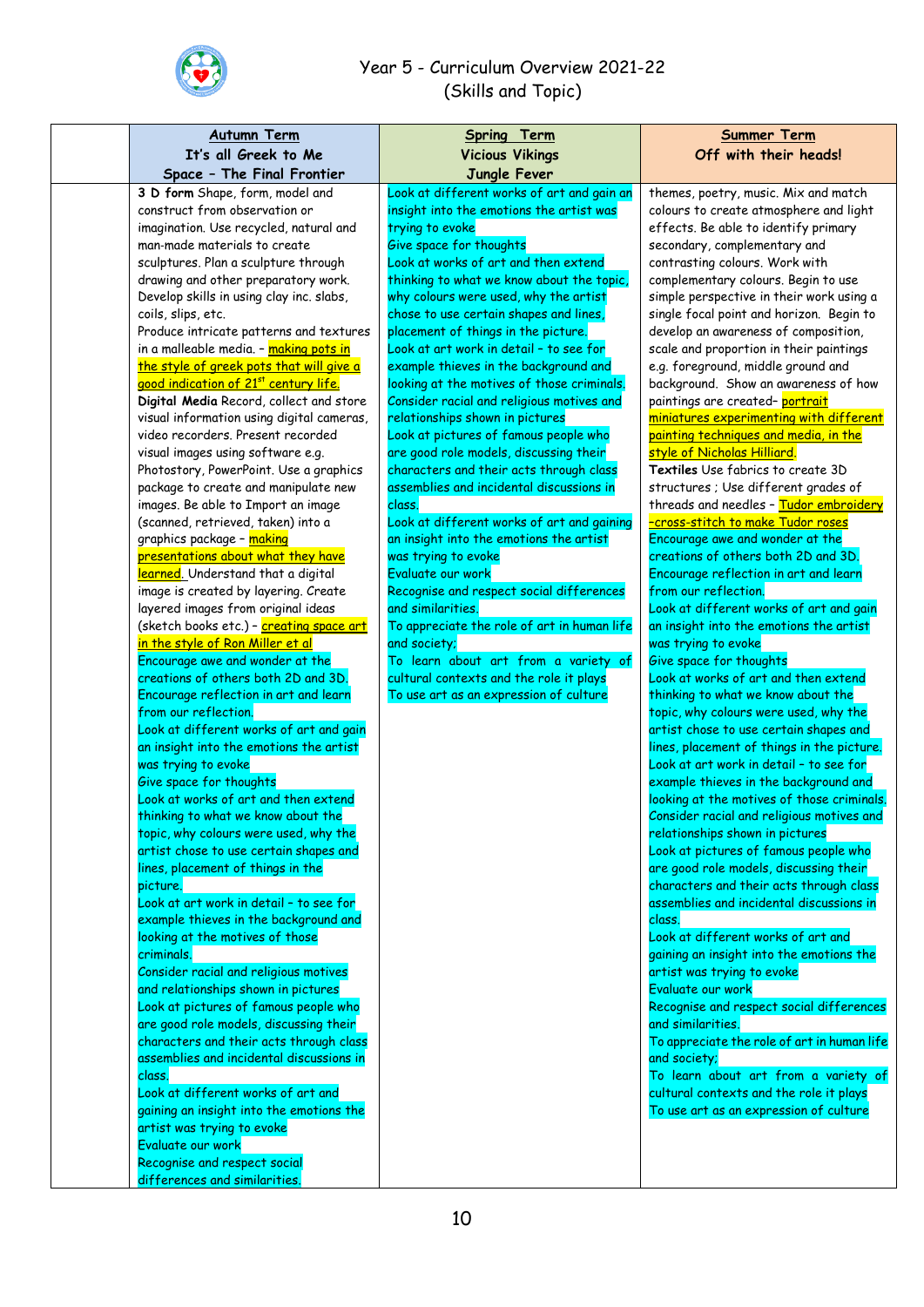

|           | <b>Autumn Term</b>                                                            | Spring Term                                                                          | <b>Summer Term</b>                                                             |
|-----------|-------------------------------------------------------------------------------|--------------------------------------------------------------------------------------|--------------------------------------------------------------------------------|
|           | It's all Greek to Me                                                          | <b>Vicious Vikings</b>                                                               | Off with their heads!                                                          |
|           | Space - The Final Frontier                                                    | Jungle Fever                                                                         |                                                                                |
|           | To appreciate the role of art in human                                        |                                                                                      |                                                                                |
|           | life and society;                                                             |                                                                                      |                                                                                |
|           | To learn about art from a variety of                                          |                                                                                      |                                                                                |
|           | cultural contexts and the role it plays                                       |                                                                                      |                                                                                |
|           | To use art as an expression of culture                                        |                                                                                      |                                                                                |
| Geography | <b>Ancient Greece</b>                                                         | Locate the world's countries, using maps                                             | Analyse evidence and draw conclusions                                          |
|           | Locate the world's countries, using maps                                      | to focus on North and South America,                                                 | eg compare historical maps of varying                                          |
|           | to focus on North and South America,                                          | concentrating on their environmental                                                 | scales eg temperature of various                                               |
|           | concentrating on their environmental                                          | regions, key physical and human                                                      | locations - influence on people/everyday                                       |
|           | regions, key physical and human                                               | characteristics, countries, and major                                                | life; Use medium scale land ranger OS                                          |
|           | characteristics, countries, and major<br>cities; Name and locate counties and | cities - look at where rainforests are<br>located across the world, discuss          | maps; Find/recognise places on maps of<br>different scales; Select a map for a |
|           | cities of the United Kingdom,                                                 | difference between the rainforest parts                                              | specific purpose - look at maps of the                                         |
|           | geographical regions and their                                                | of Brazil with the urban parts of Brazil                                             | local area over time, comparing changes                                        |
|           | identifying human and physical                                                | Understand geographical similarities and                                             | during Tudor times and since. Look at                                          |
|           | characteristics, key topographical                                            | differences through the study of human                                               | changes of wider local area.                                                   |
|           | features (including hills, mountains,                                         | and physical geography of a region within                                            |                                                                                |
|           | coasts and rivers), and land-use                                              | North or South America; Begin to                                                     |                                                                                |
|           | patterns - Where is Greece? What are                                          | suggest questions for investigating; Begin                                           |                                                                                |
|           | the key geographical features of the                                          | to use primary and secondary sources of                                              |                                                                                |
|           | country?                                                                      | evidence in their investigations;                                                    |                                                                                |
|           |                                                                               | Investigate places with more emphasis on                                             |                                                                                |
|           | Space                                                                         | the larger scale; contrasting and distant                                            |                                                                                |
|           | Locate the world's countries, using maps                                      | places; Collect and record evidence                                                  |                                                                                |
|           | to focus on North and South America,                                          | unaided; Analyse evidence and draw                                                   |                                                                                |
|           | concentrating on their environmental                                          | conclusions eg compare historical maps of                                            |                                                                                |
|           | regions, key physical and human<br>characteristics, countries, and major      | varying scales eg temperature of various<br>locations - influence on people/everyday |                                                                                |
|           | cities; Name and locate counties and                                          | life; Use medium scale land ranger OS                                                |                                                                                |
|           | cities of the United Kingdom,                                                 | maps; Find/recognise places on maps of                                               |                                                                                |
|           | geographical regions and their                                                | different scales; Select a map for a                                                 |                                                                                |
|           | identifying human and physical                                                | specific purpose; Begin to use atlases to                                            |                                                                                |
|           | characteristics, key topographical                                            | find out about other features of places;                                             |                                                                                |
|           | features (including hills, mountains,                                         | Use digital/computer mapping to locate                                               |                                                                                |
|           | coasts and rivers), and land-use                                              | countries and describe features studied;                                             |                                                                                |
|           | patterns- <b>Earth from space - features</b>                                  | Use the eight points of a compass, four                                              |                                                                                |
|           | you can see                                                                   | and six-figure grid references, symbols                                              |                                                                                |
|           | Provide opportunities for children to                                         | and key (including the use of Ordnance                                               |                                                                                |
|           | reflect on the geographical make-up of                                        | Survey maps) to build their knowledge of                                             |                                                                                |
|           | different countries, considering how<br>these features impact on beliefs.     | the United Kingdom and the wider world<br>- compare different rainforest areas       |                                                                                |
|           | Children are encouraged in their innate                                       | across different continents (South                                                   |                                                                                |
|           | awe and wonder of the natural world.                                          | America and Indonesia); investigate areas                                            |                                                                                |
|           | When geographical issues arise, the                                           | using independent research; use maps to                                              |                                                                                |
|           | children are encouraged to discuss,                                           | investigate and compare localities                                                   |                                                                                |
|           | debate and evaluate the effects of                                            | Describe and understand key aspects of:                                              |                                                                                |
|           | human action on the environment,                                              | Physical geography, including: biomes and                                            |                                                                                |
|           | considering their own personal                                                | vegetation belts, mountains; Human                                                   |                                                                                |
|           | contribution to sustaining the                                                | geography, including: economic activity                                              |                                                                                |
|           | environment.                                                                  | including trade links - learn about the                                              |                                                                                |
|           | Encourage children to investigate and                                         | physical and human features of the                                                   |                                                                                |
|           | explore their own locality and the                                            | rainforest                                                                           |                                                                                |
|           | wider world considering the                                                   | Begin to use 4 figure co-ordinates to                                                |                                                                                |
|           | connections within and between these.                                         | locate features on a map; Begin to draw a                                            |                                                                                |
|           | Invite parents in to engage with<br>humanities with their children            | variety of thematic maps based on their<br>own data; Draw a sketch map using         |                                                                                |
|           | Investigate, consider and think about                                         | symbols and a key; Use/recognise OS map                                              |                                                                                |
|           | the different ways of life in different                                       | symbols; Compare maps with aerial                                                    |                                                                                |
|           |                                                                               |                                                                                      |                                                                                |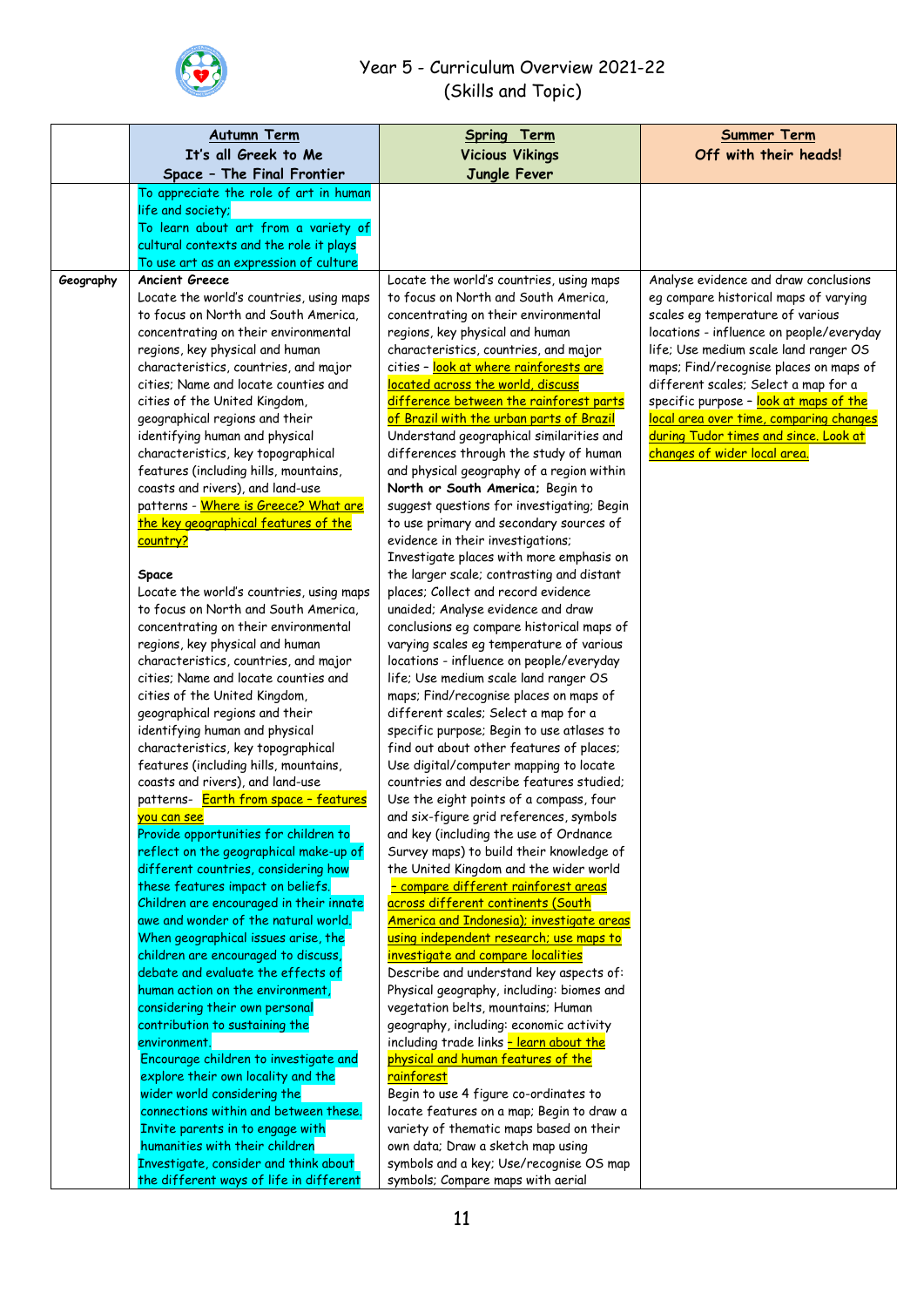

|              | <b>Autumn Term</b>                                                                                                    | Spring Term                                                                                                                  | <b>Summer Term</b>                                                               |
|--------------|-----------------------------------------------------------------------------------------------------------------------|------------------------------------------------------------------------------------------------------------------------------|----------------------------------------------------------------------------------|
|              | It's all Greek to Me                                                                                                  | <b>Vicious Vikings</b>                                                                                                       | Off with their heads!                                                            |
|              | Space - The Final Frontier                                                                                            | Jungle Fever                                                                                                                 |                                                                                  |
|              | countries and their impact on the                                                                                     | photographs; Measure straight line                                                                                           |                                                                                  |
|              | environment, comparing them with our                                                                                  | distance on a plan; Draw a plan view map                                                                                     |                                                                                  |
|              | own                                                                                                                   | with some accuracy; Identify significant                                                                                     |                                                                                  |
|              |                                                                                                                       | places and environments - develop own                                                                                        |                                                                                  |
|              |                                                                                                                       | maps of rainforest areas to compare and                                                                                      |                                                                                  |
|              |                                                                                                                       | contrast different localities and map the                                                                                    |                                                                                  |
|              |                                                                                                                       | human effects on the area<br>Provide opportunities for children to                                                           |                                                                                  |
|              |                                                                                                                       | reflect on the geographical make-up of                                                                                       |                                                                                  |
|              |                                                                                                                       | different countries, considering how                                                                                         |                                                                                  |
|              |                                                                                                                       | these features impact on beliefs. Children                                                                                   |                                                                                  |
|              |                                                                                                                       | are encouraged in their innate awe and                                                                                       |                                                                                  |
|              |                                                                                                                       | wonder of the natural world.                                                                                                 |                                                                                  |
|              |                                                                                                                       | When geographical issues arise, the                                                                                          |                                                                                  |
|              |                                                                                                                       | children are encouraged to discuss,                                                                                          |                                                                                  |
|              |                                                                                                                       | debate and evaluate the effects of human                                                                                     |                                                                                  |
|              |                                                                                                                       | action on the environment, considering                                                                                       |                                                                                  |
|              |                                                                                                                       | their own personal contribution to                                                                                           |                                                                                  |
|              |                                                                                                                       | sustaining the environment.<br>Encourage children to investigate and                                                         |                                                                                  |
|              |                                                                                                                       | explore their own locality and the wider                                                                                     |                                                                                  |
|              |                                                                                                                       | world considering the connections within                                                                                     |                                                                                  |
|              |                                                                                                                       | and between these.                                                                                                           |                                                                                  |
|              |                                                                                                                       | Invite parents in to engage with                                                                                             |                                                                                  |
|              |                                                                                                                       | humanities with their children                                                                                               |                                                                                  |
|              |                                                                                                                       | Investigate, consider and think about the                                                                                    |                                                                                  |
|              |                                                                                                                       | different ways of life in different                                                                                          |                                                                                  |
|              |                                                                                                                       | countries and their impact on the                                                                                            |                                                                                  |
|              |                                                                                                                       | environment, comparing them with our                                                                                         |                                                                                  |
| <b>Music</b> |                                                                                                                       | own<br>Using the Charanga Scheme of Work - see separate planning. Further opportunities for Music actively sought across all |                                                                                  |
|              | curriculum areas.                                                                                                     |                                                                                                                              |                                                                                  |
| Computing    | Using the Switched On Scheme of work - see separate planning. Opportunities for Computing and ICT use actively sought |                                                                                                                              |                                                                                  |
|              | across all curriculum areas.                                                                                          |                                                                                                                              |                                                                                  |
| DТ           | Making a nutritious 'Space Shake'                                                                                     | Design and make a moving toy with a                                                                                          | Design and create a new Tudor Rose                                               |
|              | Prepare and cook a variety of                                                                                         | rainforest theme and at least one light                                                                                      | with embroidery inspired by Tudor                                                |
|              | predominantly savoury dishes using a                                                                                  | that works off a switch.                                                                                                     | embroidery work.                                                                 |
|              | range of cooking techniques.                                                                                          | Understand and use mechanical systems                                                                                        | Select from and use a wider range of                                             |
|              | Understand seasonality, and know                                                                                      | in their products [for example, gears,                                                                                       | materials and components, including                                              |
|              | where and how a variety of ingredients                                                                                | pulleys, cams]                                                                                                               | construction materials and textiles                                              |
|              | are grown,<br>Prepare food products taking into                                                                       | SHEET MATERIAL · Cut accurately and<br>safely to a marked line. Join and combing                                             | according to their functional properties<br>TEXTILES-DT· Create 3D products      |
|              | account properties of ingredients and                                                                                 | materials with temporary, fixed or moving                                                                                    | using pattern pieces and seam allowance.                                         |
|              | sensory characteristics                                                                                               | joins · Choose an appropriate sheet                                                                                          | Decorate textiles appropriately often                                            |
|              | Weigh and measure using scales                                                                                        | material for the purpose                                                                                                     | before joining components · Join fabrics                                         |
|              | Cut and shape ingredients using                                                                                       | CONSTRUCTION · Use bradawl to mark                                                                                           | using over sewing, back stitch, blanket                                          |
|              | appropriate tools and equipment e.g.                                                                                  | hole positions. Use hand drill to drill tight                                                                                | stitch · Combine fabrics to create more                                          |
|              | grating                                                                                                               | and loose fit holes. Join materials using                                                                                    | useful properties                                                                |
|              | Decorate appropriately                                                                                                | appropriate methods· Cut strip wood,                                                                                         | Textiles-Art objectives.Use fabrics to                                           |
|              | Work safely and hygienically                                                                                          | dowel, square section wood accurately.                                                                                       | create 3D structures .Use different                                              |
|              | Evaluate their ideas and products                                                                                     | Explore the effect of different shaped                                                                                       | grades of threads and needles                                                    |
|              | against their own design criteria and                                                                                 | cams, choosing the right shape for the                                                                                       | Evaluate their ideas and products                                                |
|              | consider the views of others to improve<br>their work                                                                 | desired effect. Build frameworks using a<br>range of materials e.g. wood, card                                               | against their own design criteria and<br>consider the views of others to improve |
|              | Understand how key events in design                                                                                   | corrugated plastic tooIncorporate                                                                                            | their work.                                                                      |
|              | and technology have helped shape the                                                                                  | motor and a switch into a model . Use glue                                                                                   | Understand how key events in design and                                          |
|              | world                                                                                                                 | gun with close supervision                                                                                                   | technology have helped shape the world                                           |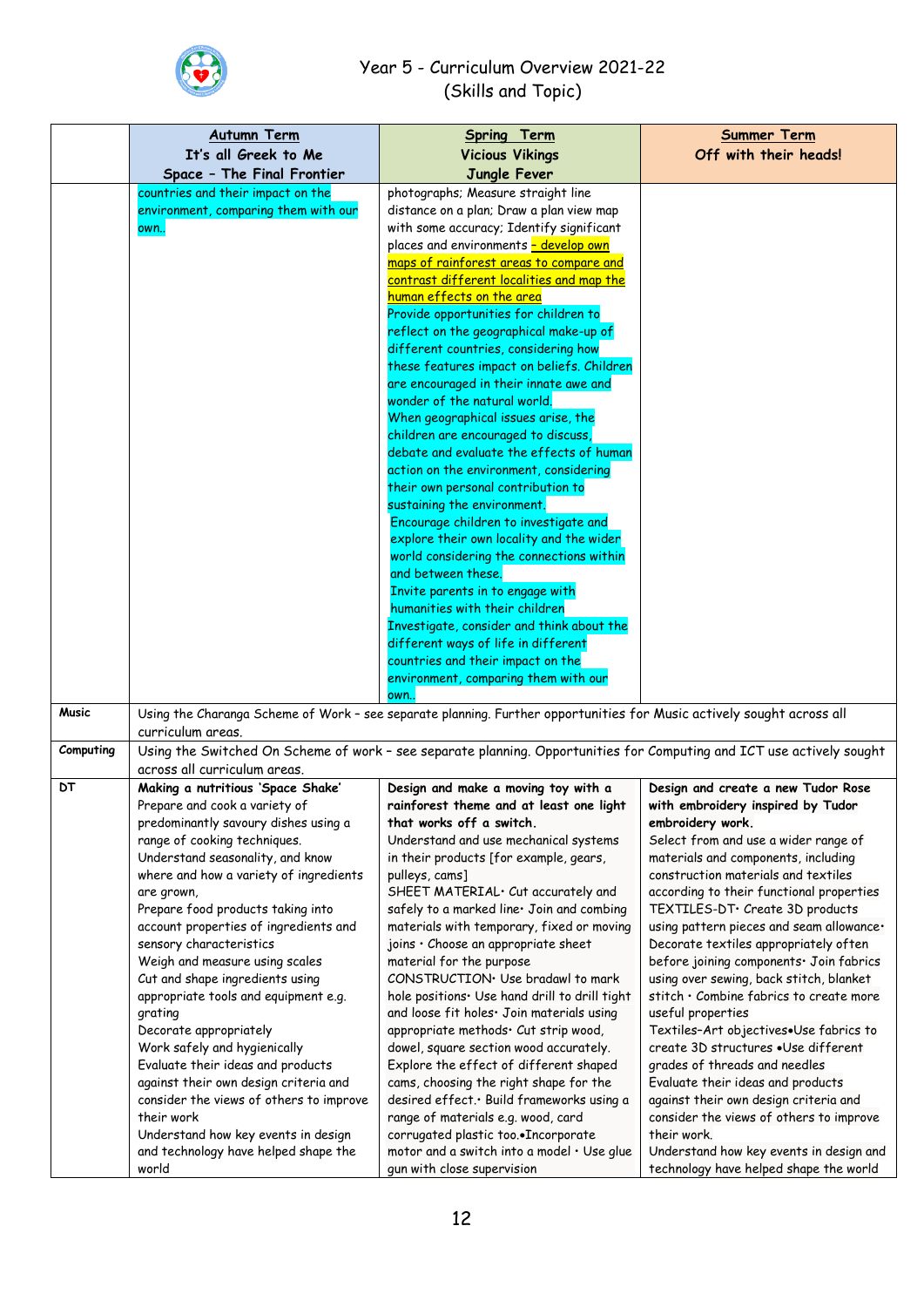

|             | <b>Autumn Term</b><br>It's all Greek to Me<br>Space - The Final Frontier                                                                                                                                                                                                                                                                                                                                                                                                                                                                                                                                                                                                                                                                                                                                                                                                                                                                                    | Spring Term<br><b>Vicious Vikings</b><br>Jungle Fever                                                                                                                                                                                                                                                                                                                                                                                                                                                                                                                                                                                                                                                                                                                                                                                                                                                                                                                                                                                                                           | <b>Summer Term</b><br>Off with their heads!                                                                                                                                                                                                                                                                                                                                                                                                                                                                                                                                                                                                                                                                                                                                                                                                                                                                                 |
|-------------|-------------------------------------------------------------------------------------------------------------------------------------------------------------------------------------------------------------------------------------------------------------------------------------------------------------------------------------------------------------------------------------------------------------------------------------------------------------------------------------------------------------------------------------------------------------------------------------------------------------------------------------------------------------------------------------------------------------------------------------------------------------------------------------------------------------------------------------------------------------------------------------------------------------------------------------------------------------|---------------------------------------------------------------------------------------------------------------------------------------------------------------------------------------------------------------------------------------------------------------------------------------------------------------------------------------------------------------------------------------------------------------------------------------------------------------------------------------------------------------------------------------------------------------------------------------------------------------------------------------------------------------------------------------------------------------------------------------------------------------------------------------------------------------------------------------------------------------------------------------------------------------------------------------------------------------------------------------------------------------------------------------------------------------------------------|-----------------------------------------------------------------------------------------------------------------------------------------------------------------------------------------------------------------------------------------------------------------------------------------------------------------------------------------------------------------------------------------------------------------------------------------------------------------------------------------------------------------------------------------------------------------------------------------------------------------------------------------------------------------------------------------------------------------------------------------------------------------------------------------------------------------------------------------------------------------------------------------------------------------------------|
|             | Use the design criteria to inform their<br>decisions about ways to proceed<br>Identify what does and does not work<br>in the product<br>Make suggestions as how their design<br>could be improved<br>Record final products and evaluations<br>on seesaw in line with the policy.<br>Design creative products with the<br>needs of a user in mind, persevering<br>through difficulties and reflecting on<br>our achievements.<br>Investigate products, carefully<br>considering health and safety issues<br>and the effect of products on society<br>as a whole.<br>Collaboratively work on projects that<br>consider social and personal needs,<br>developing the skills of co-operation.<br>Investigate products that have<br>designed in different countries and<br>cultures, considering how and why they<br>differ in design to British products.                                                                                                       | Evaluate their ideas and products against<br>their own design criteria and consider the<br>views of others to improve their work.<br>Understand how key events in design and<br>technology have helped shape the world<br>Use the design criteria to inform their<br>decisions about ways to proceed· Identify<br>what does and does not work in the<br>product. Make suggestions as how their<br>design could be improved. Record final<br>products and evaluations on seesaw in line<br>with the policy.<br>Design creative products with the needs<br>of a user in mind, persevering through<br>difficulties and reflecting on our<br>achievements.<br>Investigate products, carefully<br>considering health and safety issues and<br>the effect of products on society as a<br>whole.<br>Collaboratively work on projects that<br>consider social and personal needs,<br>developing the skills of co-operation.<br>Investigate products that have designed<br>in different countries and cultures,<br>considering how and why they differ in<br>design to British products. | Use the design criteria to inform their<br>decisions about ways to proceed·<br>Identify what does and does not work in<br>the product. Make suggestions as how<br>their design could be improved.<br>Record final products and evaluations on<br>seesaw in line with the policy.<br>Design creative products with the needs<br>of a user in mind, persevering through<br>difficulties and reflecting on our<br>achievements.<br>Investigate products, carefully<br>considering health and safety issues and<br>the effect of products on society as a<br>whole.<br>Collaboratively work on projects that<br>consider social and personal needs,<br>developing the skills of co-operation.<br>Investigate products that have designed<br>in different countries and cultures,<br>considering how and why they differ in<br>design to British products.                                                                       |
| <b>PSHE</b> | Jigsaw Units:<br>Being Me in My World<br>I can face new challenges positively and<br>know how to set personal goals<br>I know how to use my Jigsaw Journal<br>I know what I value most about my<br>school and can identify my hopes for<br>this school year<br>I understand my rights and<br>responsibilities as a British citizen<br>I can empathise with people in this<br>country whose lives are different to my<br>own<br>I understand my rights and<br>responsibilities as a British citizen and<br>a member of my school<br>I can empathise with people in this<br>country whose lives are different to my<br>own<br>I can make choices about my own<br>behaviour because I understand how<br>rewards and consequences feel<br>I understand that my actions affect me<br>and others<br>I understand how an individual's<br>behaviour can impact on a group<br>I can contribute to the group and<br>understand how we can function best as<br>a whole | Dreams and Goals<br>I can describe the dreams and goals of a<br>young person in a culture different from<br>mine and can reflect on how these relate<br>to my own<br>Healthy Me<br>I can describe the different roles food<br>can play in people's lives and can explain<br>how people can develop eating problems<br>(disorders) relating to body image<br>pressures<br>I respect and value my body<br>Throughout PSHEE<br>will<br>they<br>learn<br>important life values<br>Children will learn behaviour that is<br>morally right and appropriate<br>Children will recognise morals of stories<br>during PSHEE assemblies<br>Children will learn to strive for the best<br>and reach their full potential in the unit,<br>'dreams and goals.'.<br>Children will learn how to respect people's<br>opinions and take turns during circle time.<br>Children<br>learn<br>to<br>interact<br>and<br>communicate with their peers<br>when<br>celebrating their success during PSHEE<br>celebration assemblies.                                                                      | Relationships<br>I can explain how to stay safe when<br>using technology to communicate with my<br>friends<br>I can recognise and resist pressures to<br>use technology in ways that may be risky<br>or cause harm to myself or others<br>Changing Me<br>I can describe how boys' and girls' bodies<br>change during puberty<br>I can express how I feel about the<br>changes that will happen to me during<br>puberty<br>Children may learn that some children are<br>different to them and have different<br>values and morals due to a different<br>religious and spiritual background.<br>Children can learn right and wrong during<br>'relationships.'<br>Children will learn behaviour that is<br>morally right and appropriate<br>Children will understand to respect other<br>children's feelings and opinions and family<br>morals and they will realise that everyone<br>different morals<br>and<br>has<br>values |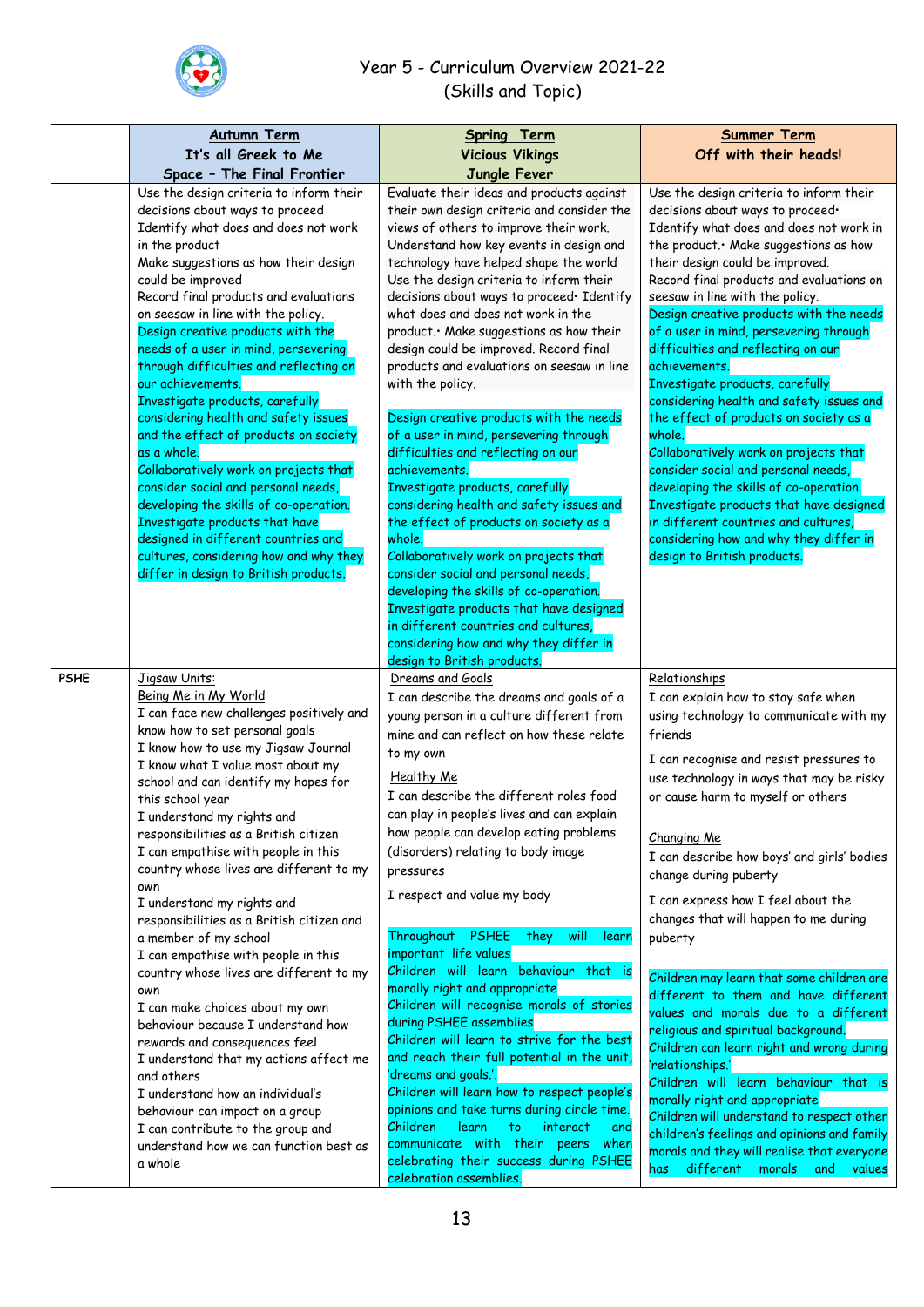

| <b>Autumn Term</b>                                                               | Spring Term                               | <b>Summer Term</b>                                                      |
|----------------------------------------------------------------------------------|-------------------------------------------|-------------------------------------------------------------------------|
| It's all Greek to Me<br>Space - The Final Frontier                               | <b>Vicious Vikings</b><br>Jungle Fever    | Off with their heads!                                                   |
| I understand how democracy and having                                            | Children may learn that some children are | depending on culture, family, lifestyle                                 |
| a voice benefits the school community                                            | different to them and have different      | etc.'                                                                   |
| and know how to participate in this                                              | values and morals due to a different      | Children will<br>learn to<br>communicate                                |
| I understand why our school community                                            | cultural background.                      | effectively, politely and appropriately                                 |
| benefits from a Learning Charter and                                             | Children will hear stories in PSHEE       | with peers, adults and the wider                                        |
| can help others to follow it                                                     | assemblies and during lessons which may   | community.                                                              |
|                                                                                  | be from another culture.                  | During PSHEE lessons, children will                                     |
| <b>Celebrating Difference</b>                                                    |                                           | discuss, role play, write about different                               |
| I can explain the differences between                                            |                                           | social settings and appropriate and                                     |
| direct and indirect types of bullying                                            |                                           | inappropriate social behaviours.                                        |
| I know some ways to encourage children                                           |                                           | Children will learn how to respect people's                             |
| who use bullying behaviours to make                                              |                                           | opinions and take turns during circle time.                             |
| other choices and know how to support                                            |                                           | Children will learn about positive and                                  |
| children who are being bullied                                                   |                                           | negative social interactions during topics<br>such as, 'relationships'. |
|                                                                                  |                                           | Through PSHEE work, children will realise                               |
| Children may learn that some children                                            |                                           | that not all social interactions are                                    |
| are different to them and have                                                   |                                           | positive, however they will learn how to                                |
| different values and morals due to a                                             |                                           | deal with this and address this situation.                              |
| different<br>religious<br>spiritual<br>and                                       |                                           | Children will be encouraged to respond                                  |
| background.                                                                      |                                           | and recognise social similarities and                                   |
| Throughout PSHEE they will learn<br>important life values                        |                                           | differences.                                                            |
| Children will learn behaviour that is                                            |                                           | Pupils will learn how to resolve tensions                               |
| morally right and appropriate                                                    |                                           | and disagreements.                                                      |
| Children will understand to respect                                              |                                           | Children may learn that some children are                               |
| other children's feelings and opinions                                           |                                           | different to them and have different                                    |
| and family morals and they will realise                                          |                                           | values and morals due to a different<br>cultural background.            |
| that everyone has different morals and                                           |                                           |                                                                         |
| values depending on culture, family,                                             |                                           |                                                                         |
| lifestyle etc.                                                                   |                                           |                                                                         |
| Children will recognise morals of stories                                        |                                           |                                                                         |
| during PSHEE assemblies'                                                         |                                           |                                                                         |
| Children will learn to communicate<br>effectively, politely and appropriately    |                                           |                                                                         |
| with peers, adults and the wider                                                 |                                           |                                                                         |
| community.                                                                       |                                           |                                                                         |
| During PSHEE lessons, children will                                              |                                           |                                                                         |
| discuss, role play, write about different                                        |                                           |                                                                         |
| social settings and appropriate and                                              |                                           |                                                                         |
| inappropriate social behaviours.                                                 |                                           |                                                                         |
| Children will learn how to respect                                               |                                           |                                                                         |
| people's opinions and take turns during                                          |                                           |                                                                         |
| circle time.                                                                     |                                           |                                                                         |
| Children learn<br>to the<br>interact<br>and<br>communicate with their peers when |                                           |                                                                         |
| celebrating their success during PSHEE                                           |                                           |                                                                         |
| celebration assemblies.                                                          |                                           |                                                                         |
| Children will be encouraged to respond                                           |                                           |                                                                         |
| and recognise social similarities and                                            |                                           |                                                                         |
| differences.                                                                     |                                           |                                                                         |
| Children may learn that some children                                            |                                           |                                                                         |
| are different to them and have                                                   |                                           |                                                                         |
| different values and morals due to a                                             |                                           |                                                                         |
| different cultural background.                                                   |                                           |                                                                         |
| Children will hear stories in PSHEE                                              |                                           |                                                                         |
| assemblies and during lessons which may<br>be from another culture.              |                                           |                                                                         |
|                                                                                  |                                           |                                                                         |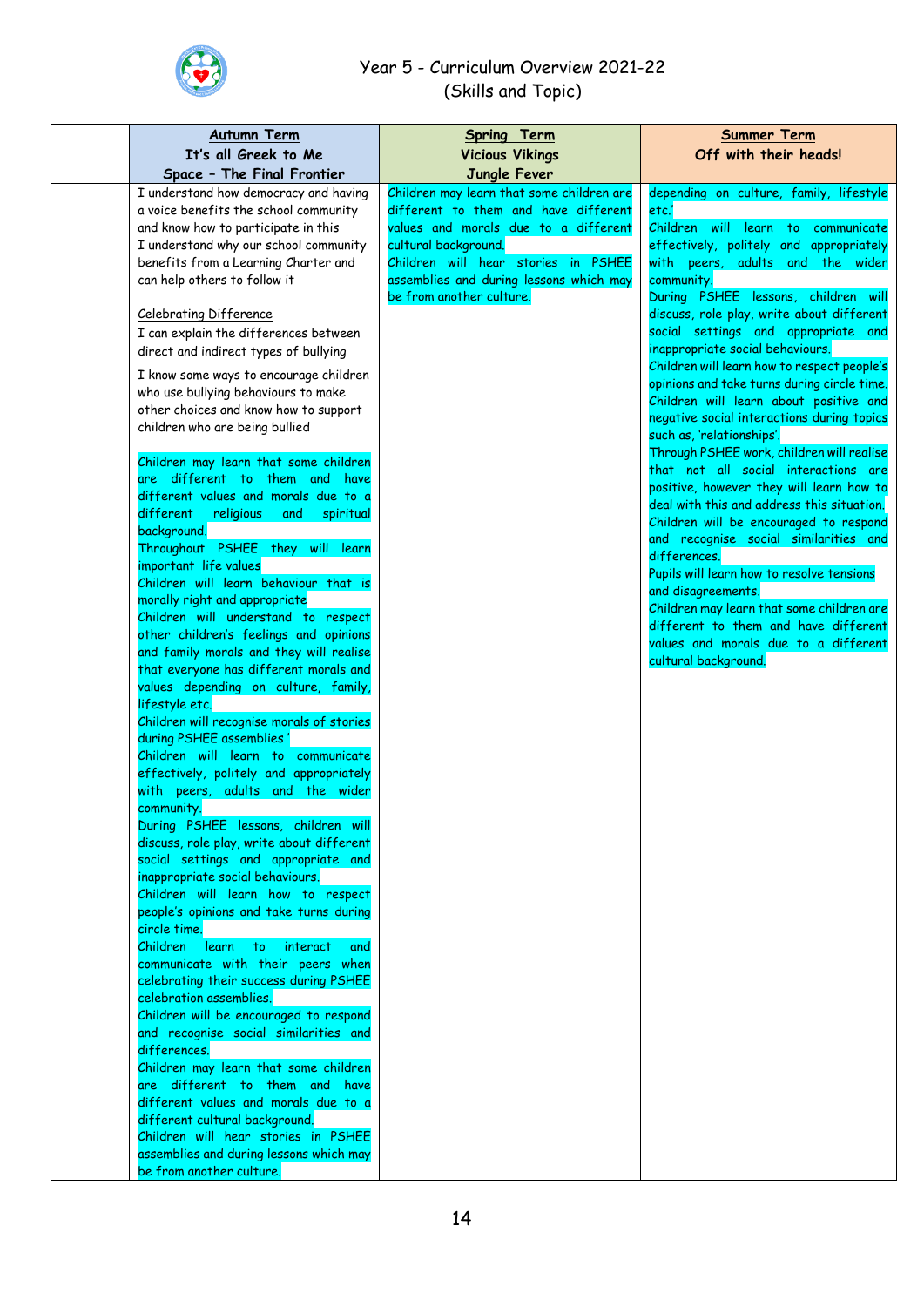

|           | <b>Autumn Term</b>                                                                                                                                                                                                                                                                                                                                                                                                                                                                                                                                                                                                                                                                                                                | Spring Term                                                                                                                                                                                                                                                                                                                                                                                                                                                                                                                                                                                           | <b>Summer Term</b>                                                                                                                                                                                                                                                                                                                                                                                                                                                                                                                                    |
|-----------|-----------------------------------------------------------------------------------------------------------------------------------------------------------------------------------------------------------------------------------------------------------------------------------------------------------------------------------------------------------------------------------------------------------------------------------------------------------------------------------------------------------------------------------------------------------------------------------------------------------------------------------------------------------------------------------------------------------------------------------|-------------------------------------------------------------------------------------------------------------------------------------------------------------------------------------------------------------------------------------------------------------------------------------------------------------------------------------------------------------------------------------------------------------------------------------------------------------------------------------------------------------------------------------------------------------------------------------------------------|-------------------------------------------------------------------------------------------------------------------------------------------------------------------------------------------------------------------------------------------------------------------------------------------------------------------------------------------------------------------------------------------------------------------------------------------------------------------------------------------------------------------------------------------------------|
|           | It's all Greek to Me                                                                                                                                                                                                                                                                                                                                                                                                                                                                                                                                                                                                                                                                                                              | <b>Vicious Vikings</b>                                                                                                                                                                                                                                                                                                                                                                                                                                                                                                                                                                                | Off with their heads!                                                                                                                                                                                                                                                                                                                                                                                                                                                                                                                                 |
|           | Space - The Final Frontier                                                                                                                                                                                                                                                                                                                                                                                                                                                                                                                                                                                                                                                                                                        | Jungle Fever                                                                                                                                                                                                                                                                                                                                                                                                                                                                                                                                                                                          |                                                                                                                                                                                                                                                                                                                                                                                                                                                                                                                                                       |
|           | Children will recognise that everyone is<br>different, and that they may have a<br>different religion, culture,<br>talent,<br>learning need etc.                                                                                                                                                                                                                                                                                                                                                                                                                                                                                                                                                                                  |                                                                                                                                                                                                                                                                                                                                                                                                                                                                                                                                                                                                       |                                                                                                                                                                                                                                                                                                                                                                                                                                                                                                                                                       |
| PE        | <b>Gymnastics</b><br>Tag Rugby<br>Martial Arts Dance<br>Netball                                                                                                                                                                                                                                                                                                                                                                                                                                                                                                                                                                                                                                                                   | Multi-skills<br>Quicksticks<br>Football<br><b>OAA</b>                                                                                                                                                                                                                                                                                                                                                                                                                                                                                                                                                 | Tennis<br><b>Athletics</b><br><b>Kwik Cricket</b><br>Self defence                                                                                                                                                                                                                                                                                                                                                                                                                                                                                     |
|           | Use running, jumping, throwing and<br>catching in isolation and in combination<br>Play competitive games, modified where<br>appropriate, and apply basic principles<br>suitable for attacking and defending<br>Develop flexibility, strength, technique,<br>control and balance<br>Perform dances using a range of<br>movement patterns<br>Compare their performances with<br>previous ones and demonstrate<br>improvement to achieve their personal<br>best.                                                                                                                                                                                                                                                                     | Use running, jumping, throwing and<br>catching in isolation and in combination<br>Play competitive games, modified where<br>appropriate, and apply basic principles<br>suitable for attacking and defending<br>Develop flexibility, strength, technique,<br>control and balance<br>Compare their performances with<br>previous ones and demonstrate<br>improvement to achieve their personal<br>best<br>Take part in outdoor and adventurous<br>activity challenges both individually and<br>within a team                                                                                            | Use running, jumping, throwing and<br>catching in isolation and in combination<br>Play competitive games, modified where<br>appropriate, and apply basic principles<br>suitable for attacking and defending<br>Develop flexibility, strength, technique,<br>control and balance<br>Compare their performances with<br>previous ones and demonstrate<br>improvement to achieve their personal<br>best.                                                                                                                                                 |
| <b>RE</b> | Understanding Christianity - God<br>Islam - The Qu'ran                                                                                                                                                                                                                                                                                                                                                                                                                                                                                                                                                                                                                                                                            | Islam - Tawhid<br>Understanding Christianity - Salvation<br>Outline the timeline of the bible,<br>including where incarnation and salvation                                                                                                                                                                                                                                                                                                                                                                                                                                                           | Understanding Christianity - Gospel<br>What would Jesus do?<br>Identify features of gospel texts<br>Taking account of the context, suggest<br>meanings of Gospel texts studied, and                                                                                                                                                                                                                                                                                                                                                                   |
|           | Provides great opportunity for children<br>to consider the beliefs and practices of<br>the Christian faith (60%+ teaching and<br>learning) and those of other faiths<br>Encourage children through a variety of<br>means to reflect on the beliefs of<br>others and consider their impact on<br>their own lives<br>Create opportunities for children with<br>and without faith to develop this<br>through prayer and reflection in<br>collective worship as well through our<br>values (Christian values for life) which<br>is embedded through worship and class<br>Deliver an enquiry-based approach to<br>RE by which children have opportunity<br>to reflect on stimuli, pose questions,<br>analyse ideas and pursue lines of | fit in<br>Explain what Christians mean when they<br>say that Jesus' death was a sacrifice,<br>using theological terms.<br>Suggest meanings for narratives of Jesus'<br>death/resurrection, comparing their ideas<br>with ways in which Christians interpret<br>these texts.<br>Make clear connections between the<br>Christian belief in Jesus' death as a<br>sacrifice and how Christians celebrate<br>Holy Communion/Lord's Supper.<br>Show how Christians put their beliefs into<br>practice.<br>Weigh up the value and impact of ideas of<br>sacrifice in their own lives and the world<br>today. | compare their ideas with ways in which<br>Christians interpret biblical texts,<br>showing awareness of different<br>interpretations<br>Making clear connections between Gospel<br>texts, Jesus' good news and how<br>Christians live in the Christian<br>community and in their lives<br>Relate biblical ideas, teaching or beliefs<br>to the issues, problems and opportunities<br>of their own lives and the life of their<br>own community in the world today,<br>offering insights of their own.<br>Understanding Christianity - People of<br>God |
|           | enquiry. An appropriate and 'safe'<br>environment has been cultivated for<br>such methods in many classrooms<br>Outdoor reflection area is developing<br>and in progress - launch party in Spring<br>with guest?<br>Opportunities for children to reflect<br>during worship times and consider the<br>impact of learning<br>An ethos of respect, love and kindness<br>is cultivated and embedded. Helped by                                                                                                                                                                                                                                                                                                                       | Provides great opportunity for children to<br>consider the beliefs and practices of the<br>Christian faith (60%+ teaching and<br>learning) and those of other faiths<br>Encourage children through a variety of<br>means to reflect on the beliefs of others<br>and consider their impact on their own<br>lives<br>Create opportunities for children with<br>and without faith to develop this through<br>prayer and reflection in collective worship                                                                                                                                                 | Provides great opportunity for children<br>to consider the beliefs and practices of<br>the Christian faith (60%+ teaching and<br>learning) and those of other faiths<br>Encourage children through a variety of<br>means to reflect on the beliefs of<br>others and consider their impact on<br>their own lives<br>Create opportunities for children with<br>and without faith to develop this<br>through prayer and reflection in                                                                                                                    |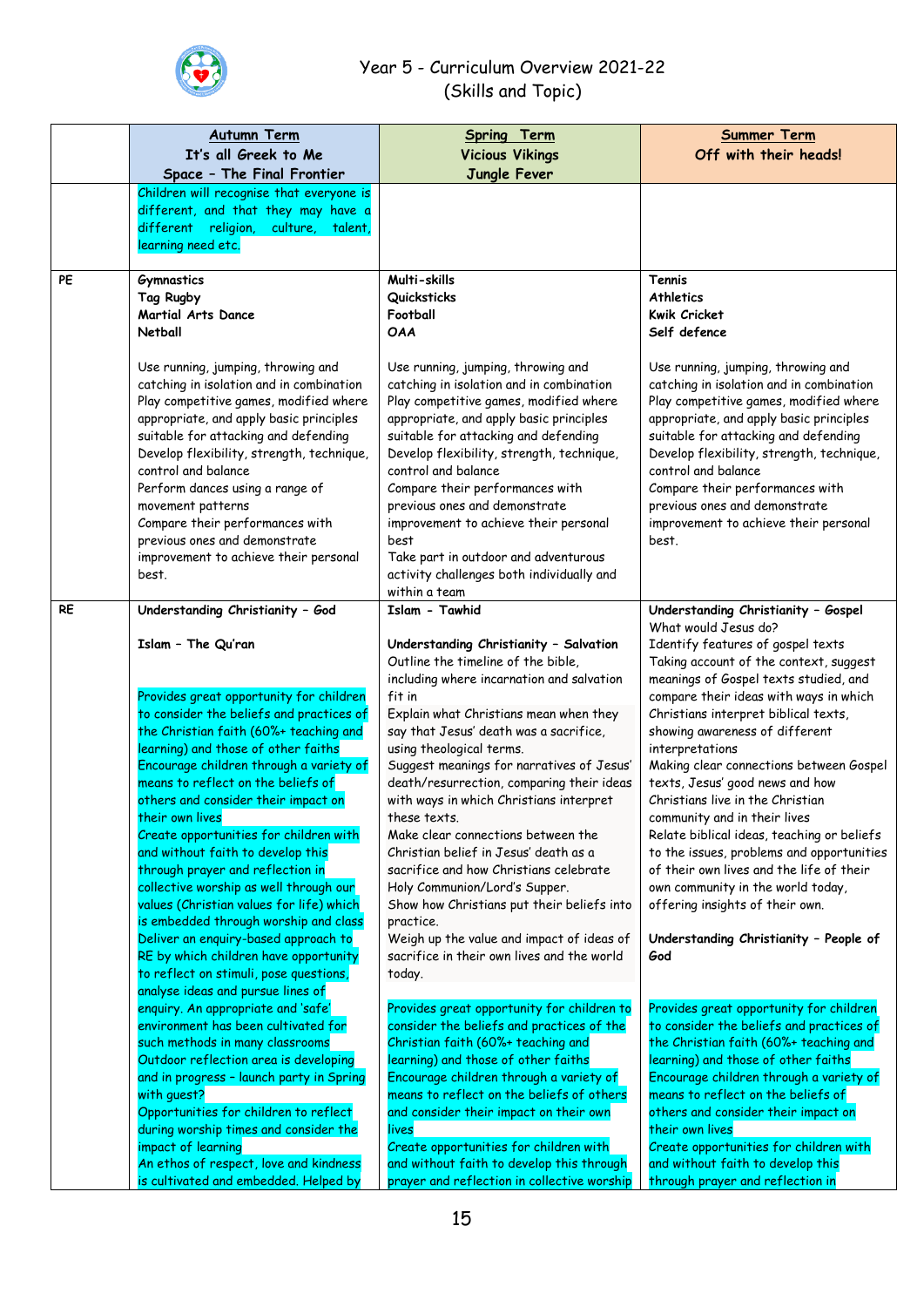

| <u>Autumn Term</u>                                                                 | <b>Spring Term</b>                                                                   | <b>Summer Term</b>                                                                    |
|------------------------------------------------------------------------------------|--------------------------------------------------------------------------------------|---------------------------------------------------------------------------------------|
| It's all Greek to Me                                                               | <b>Vicious Vikings</b>                                                               | Off with their heads!                                                                 |
| Space - The Final Frontier                                                         | Jungle Fever                                                                         |                                                                                       |
| our values input during worship times<br>and throughout the classroom which        | as well through our values (Christian<br>values for life) which is embedded          | collective worship as well through our<br>values (Christian values for life) which is |
| feed into our vision as a school                                                   | through worship and class                                                            | embedded through worship and class                                                    |
| Value difference through RE teaching                                               | Deliver an enquiry-based approach to RE                                              | Deliver an enquiry-based approach to RE                                               |
| particularly those units of work that                                              | by which children have opportunity to                                                | by which children have opportunity to                                                 |
| consider other belief systems                                                      | reflect on stimuli, pose questions, analyse                                          | reflect on stimuli, pose questions,                                                   |
| Visit other places of worship, helping to                                          | ideas and pursue lines of enquiry. An                                                | analyse ideas and pursue lines of enquiry.                                            |
| foster respect and values for other                                                | appropriate and 'safe' environment has                                               | An appropriate and 'safe' environment                                                 |
| faiths                                                                             | been cultivated for such methods in many                                             | has been cultivated for such methods in                                               |
| Children encouraged to plan and lead                                               | classrooms                                                                           | many classrooms                                                                       |
| worship regularly<br>Encourage an understanding and                                | Outdoor reflection area is developing and                                            | Outdoor reflection area is developing                                                 |
| respect for those who hold views                                                   | in progress - launch party in Spring with<br>quest?                                  | and in progress - launch party in Spring<br>with guest?                               |
| different from their own                                                           | Opportunities for children to reflect                                                | Opportunities for children to reflect                                                 |
| Have a moral code, which, although is                                              | during worship times and consider the                                                | during worship times and consider the                                                 |
| explicitly Christian in nature, makes                                              | impact of learning                                                                   | impact of learning                                                                    |
| links with other faiths and practices                                              | An ethos of respect, love and kindness is                                            | An ethos of respect, love and kindness is                                             |
| Have strong links with the church and                                              | cultivated and embedded. Helped by our                                               | cultivated and embedded. Helped by our                                                |
| its worshipping community e.g. regular                                             | values input during worship times and                                                | values input during worship times and                                                 |
| visits to the church for celebrations as                                           | throughout the classroom which feed into                                             | throughout the classroom which feed                                                   |
| well as being involved with Carols on the                                          | our vision as a school                                                               | into our vision as a school                                                           |
| <b>Green and Christmas Tree Festival.</b>                                          | Value difference through RE teaching                                                 | Value difference through RE teaching                                                  |
| Parents welcomed to all services<br>Have a curate who is regularly in school,      | particularly those units of work that<br>consider other belief systems               | particularly those units of work that<br>consider other belief systems                |
| being available to meet with children                                              | Visit other places of worship, helping to                                            | Visit other places of worship, helping to                                             |
| and to plan worship alongside children                                             | foster respect and values for other                                                  | foster respect and values for other                                                   |
| e.g. Christingle service has entirely                                              | faiths                                                                               | faiths                                                                                |
| involved the children's ideas this year.                                           | Children encouraged to plan and lead                                                 | Children encouraged to plan and lead                                                  |
| She also takes worship every other                                                 | worship regularly                                                                    | worship regularly                                                                     |
| week in school and other visitors from                                             | Encourage an understanding and respect                                               | Encourage an understanding and respect                                                |
| the community strengthen the link                                                  | for those who hold views different from                                              | for those who hold views different from                                               |
| further e.g. church leaders from other<br>traditions, village library staff, local | their own<br>Have a moral code, which, although is                                   | their own<br>Have a moral code, which, although is                                    |
| tradesmen                                                                          | explicitly Christian in nature, makes links                                          | explicitly Christian in nature, makes links                                           |
| Children regularly lead worship as                                                 | with other faiths and practices                                                      | with other faiths and practices                                                       |
| outlined above.                                                                    | Have strong links with the church and its                                            | Have strong links with the church and its                                             |
| Songs in worship times can come from a                                             | worshipping community e.g. regular visits                                            | worshipping community e.g. regular visits                                             |
| range of cultures.                                                                 | to the church for celebrations as well as                                            | to the church for celebrations as well as                                             |
| Meet people of a variety of faiths and                                             | being involved with Carols on the Green                                              | being involved with Carols on the Green                                               |
| cultures and visiting places of worshi                                             | and Christmas Tree Festival. Parents                                                 | and Christmas Tree Festival. Parents                                                  |
|                                                                                    | welcomed to all services                                                             | welcomed to all services                                                              |
|                                                                                    | Have a curate who is regularly in school,                                            | Have a curate who is regularly in school,                                             |
|                                                                                    | being available to meet with children and<br>to plan worship alongside children e.g. | being available to meet with children and<br>to plan worship alongside children e.g.  |
|                                                                                    | Christingle service has entirely involved                                            | Christingle service has entirely involved                                             |
|                                                                                    | the children's ideas this year. She also                                             | the children's ideas this year. She also                                              |
|                                                                                    | takes worship every other week in school                                             | takes worship every other week in school                                              |
|                                                                                    | and other visitors from the community                                                | and other visitors from the community                                                 |
|                                                                                    | strengthen the link further e.g. church                                              | strengthen the link further e.g. church                                               |
|                                                                                    | leaders from other traditions, village                                               | leaders from other traditions, village                                                |
|                                                                                    | library staff, local tradesmen                                                       | library staff, local tradesmen                                                        |
|                                                                                    | Children regularly lead worship as                                                   | Children regularly lead worship as                                                    |
|                                                                                    | outlined above.                                                                      | outlined above.                                                                       |
|                                                                                    | Songs in worship times can come from a<br>range of cultures.                         | Songs in worship times can come from a<br>range of cultures.                          |
|                                                                                    | Meet people of a variety of faiths and                                               | Meet people of a variety of faiths and                                                |
|                                                                                    | cultures and visiting places of worship                                              | cultures and visiting places of worship                                               |
|                                                                                    |                                                                                      |                                                                                       |
|                                                                                    |                                                                                      |                                                                                       |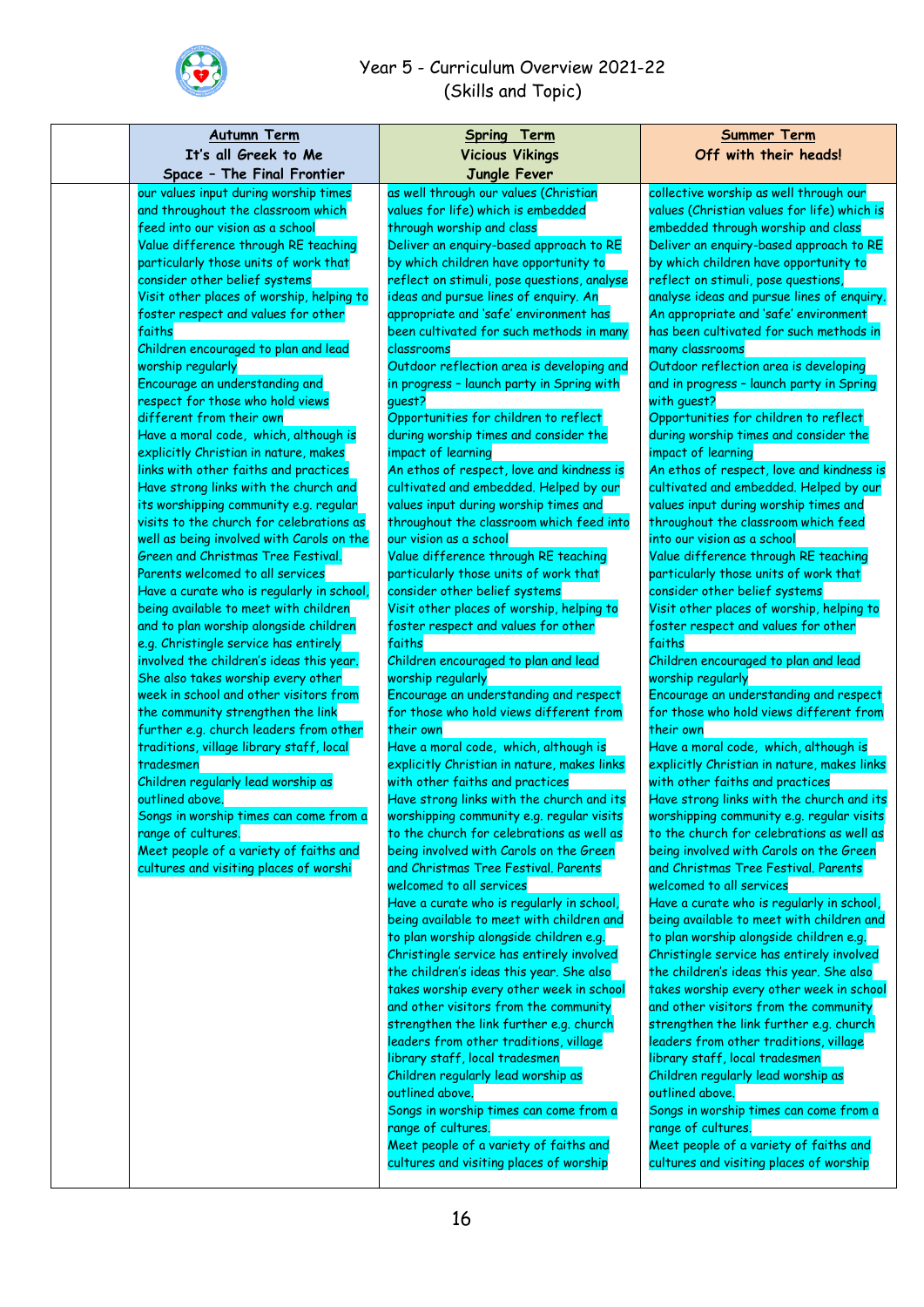

|                                                                                                                                                                                                                                                                                                                                                                                                                                                                                                                                                                                                                                                                                                                                                                                                                                                                                                                                                    | <b>Autumn Term</b><br>It's all Greek to Me<br>Space - The Final Frontier                                                                                                                                                                                                                                                                                                                                                                                                                                                                                                                                                                                                                                                                                                                                                                                                                                                                                                                                               | Spring Term<br><b>Vicious Vikings</b><br>Jungle Fever                                                                                                                                                                                                                                                                                                                                                                                                                                                                                                                                                                                                                                                                                                                                                                                                                                                                                                                                                                        | <b>Summer Term</b><br>Off with their heads!                                                                                                                                                                                                                                                                                                                                                                                                                                                                                                                                                                                                                                                                                                                                                                                                                                                                              |
|----------------------------------------------------------------------------------------------------------------------------------------------------------------------------------------------------------------------------------------------------------------------------------------------------------------------------------------------------------------------------------------------------------------------------------------------------------------------------------------------------------------------------------------------------------------------------------------------------------------------------------------------------------------------------------------------------------------------------------------------------------------------------------------------------------------------------------------------------------------------------------------------------------------------------------------------------|------------------------------------------------------------------------------------------------------------------------------------------------------------------------------------------------------------------------------------------------------------------------------------------------------------------------------------------------------------------------------------------------------------------------------------------------------------------------------------------------------------------------------------------------------------------------------------------------------------------------------------------------------------------------------------------------------------------------------------------------------------------------------------------------------------------------------------------------------------------------------------------------------------------------------------------------------------------------------------------------------------------------|------------------------------------------------------------------------------------------------------------------------------------------------------------------------------------------------------------------------------------------------------------------------------------------------------------------------------------------------------------------------------------------------------------------------------------------------------------------------------------------------------------------------------------------------------------------------------------------------------------------------------------------------------------------------------------------------------------------------------------------------------------------------------------------------------------------------------------------------------------------------------------------------------------------------------------------------------------------------------------------------------------------------------|--------------------------------------------------------------------------------------------------------------------------------------------------------------------------------------------------------------------------------------------------------------------------------------------------------------------------------------------------------------------------------------------------------------------------------------------------------------------------------------------------------------------------------------------------------------------------------------------------------------------------------------------------------------------------------------------------------------------------------------------------------------------------------------------------------------------------------------------------------------------------------------------------------------------------|
| <b>MFL</b>                                                                                                                                                                                                                                                                                                                                                                                                                                                                                                                                                                                                                                                                                                                                                                                                                                                                                                                                         | Yr 3 Twinkl Unit - Our School                                                                                                                                                                                                                                                                                                                                                                                                                                                                                                                                                                                                                                                                                                                                                                                                                                                                                                                                                                                          | Yr 4 Twinkl Unit - All Around Town                                                                                                                                                                                                                                                                                                                                                                                                                                                                                                                                                                                                                                                                                                                                                                                                                                                                                                                                                                                           | Yr 4 Twinkl Unit - Going Shopping                                                                                                                                                                                                                                                                                                                                                                                                                                                                                                                                                                                                                                                                                                                                                                                                                                                                                        |
| Listen attentively to spoken language<br>and show understanding by joining in<br>Understand and express simple opinion<br>Listen attentively and understand more<br>complex phrases and sentences<br>Engage in conversations; ask and answer<br>questions; express opinions and respond<br>to those of others; seek clarification<br>and help*<br>$help*$<br>Prepare<br>practise<br>simple<br>and<br>a<br>familiar<br>conversation<br>re-using<br>vocabulary and<br>in new<br>structures<br>contexts<br>Read carefully and show understanding<br>of words, phrases and simple writing<br>Re-read frequently a variety of short<br>texts<br>texts<br>Read and understand the main points<br>and some detail from a short written<br>passage<br>Describe people, places, things and<br>actions orally* and in writing<br>Make simple sentences and short texts<br>Match sound to sentences and<br>paragraphs<br>Compare symbols, objects or products | Listen attentively to spoken language and<br>show understanding by joining in<br>Understand and express simple opinion<br>Listen attentively and understand more<br>complex phrases and sentences<br>Engage in conversations; ask and answer<br>questions; express opinions and respond<br>to those of others; seek clarification and<br>Prepare and practise a simple conversation<br>re-using<br>familiar<br>vocabulary<br>and<br>structures in new contexts<br>Read carefully and show understanding of<br>words, phrases and simple writing<br>Re-read frequently a variety of short<br>Read and understand the main points and<br>some detail from a short written passage<br>Describe people, places, things and<br>actions orally* and in writing<br>Make simple sentences and short texts<br>Match sound to sentences and paragraphs<br>Compare symbols, objects or products<br>which represent their own culture with<br>those of another country<br>Recognise similarities and differences<br>between places | Listen attentively to spoken language and<br>show understanding by joining in<br>Understand and express simple opinion<br>Listen attentively and understand more<br>complex phrases and sentences<br>Engage in conversations; ask and answer<br>questions; express opinions and respond<br>to those of others; seek clarification and<br>help*<br>Prepare<br>practise<br>simple<br>and<br>a<br>conversation re-using familiar vocabulary<br>and structures in new contexts<br>Read carefully and show understanding<br>of words, phrases and simple writing<br>Re-read frequently a variety of short<br>texts<br>Read and understand the main points and<br>some detail from a short written passage<br>Describe people, places, things and<br>actions orally* and in writing<br>Make simple sentences and short texts<br>Match sound to sentences and<br>paragraphs<br>Compare symbols, objects or products<br>which represent their own culture with<br>those of another country<br>Recognise similarities and differences |                                                                                                                                                                                                                                                                                                                                                                                                                                                                                                                                                                                                                                                                                                                                                                                                                                                                                                                          |
|                                                                                                                                                                                                                                                                                                                                                                                                                                                                                                                                                                                                                                                                                                                                                                                                                                                                                                                                                    | which represent their own culture with<br>those of another country<br>Recognise similarities and differences<br>between places<br>Compare traditional stories                                                                                                                                                                                                                                                                                                                                                                                                                                                                                                                                                                                                                                                                                                                                                                                                                                                          | Compare traditional stories<br>Giving pupils the opportunity to explore<br>values and beliefs - including religious                                                                                                                                                                                                                                                                                                                                                                                                                                                                                                                                                                                                                                                                                                                                                                                                                                                                                                          | between places<br>Compare traditional stories<br>Giving pupils the opportunity to explore                                                                                                                                                                                                                                                                                                                                                                                                                                                                                                                                                                                                                                                                                                                                                                                                                                |
|                                                                                                                                                                                                                                                                                                                                                                                                                                                                                                                                                                                                                                                                                                                                                                                                                                                                                                                                                    | Giving pupils the opportunity to explore<br>values and beliefs - including religious<br>beliefs<br>Promoting racial, religious and other<br>forms of equality<br>Respecting and recognising the codes<br>and morals of the different cultures<br>represented through programme of<br>study.<br>Encouraging<br>pupils<br>to.<br>work<br>cooperatively/ recognise and respect<br>social differences and similarities/<br>providing positive corporate experiences<br>through e.g. cultural/languages day.<br>Providing positive and effective links<br>with the world of work and the wider<br>community - learning a language = key<br>skill/employability.<br>Providing pupils to participate in drama,<br>music, art, crafts and other cultural<br>events and encouraging pupils to reflect<br>on their significance.<br>Presenting authentic accounts of the<br>attitudes and traditions of diverse                                                                                                                  | beliefs<br>Promoting racial, religious and other forms<br>of equality<br>Respecting and recognising the codes and<br>different<br>the<br>cultures<br>morals<br>of :<br>represented through programme of study.<br>Encouraging pupils to work cooperatively/<br>recognise and respect social differences<br>and similarities/ providing positive<br>corporate experiences through e.g.<br>cultural/languages day.<br>Providing positive and effective links with<br>the world of work and the wider community<br>learning a language = key skill/<br>employability.<br>Providing pupils to participate in drama,<br>music, art, crafts and other cultural<br>events and encouraging pupils to reflect on<br>their significance.<br>Presenting authentic accounts of the<br>attitudes and traditions of diverse<br>cultures - guests from other cultures,<br>volunteers with experience.                                                                                                                                       | values and beliefs - including religious<br>beliefs<br>Promoting racial, religious and other<br>forms of equality<br>Respecting and recognising the codes and<br>morals of the different cultures<br>represented through programme of<br>study.<br>Encouraging pupils to work cooperatively/<br>recognise and respect social differences<br>and similarities/ providing positive<br>corporate experiences through e.g.<br>cultural/languages day.<br>Providing positive and effective links with<br>the world of work and the wider<br>community - learning a language = key<br>skill/employability.<br>Providing pupils to participate in drama,<br>music, art, crafts and other cultural<br>events and encouraging pupils to reflect<br>on their significance.<br>Presenting authentic accounts of the<br>attitudes and traditions of diverse<br>cultures - guests from other cultures,<br>volunteers with experience. |